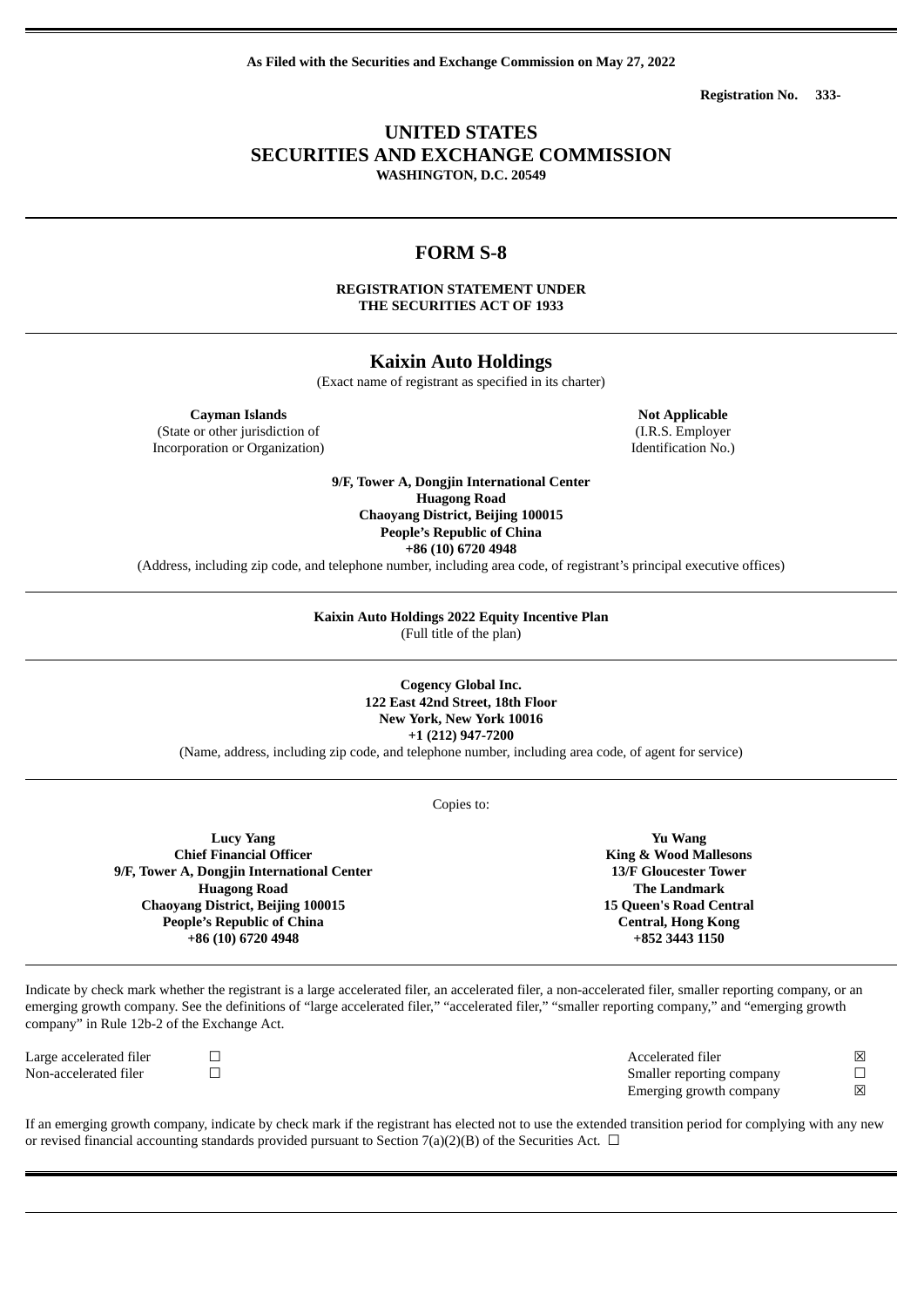## **EXPLANATORY NOTE**

This Registration Statement is filed by Kaixin Auto Holdings (the "Registrant") to register securities issuable pursuant to the Kaixin Auto Holdings 2022 Equity Incentive Plan ("the Plan"). The securities registered hereby consist of 39,500,000 ordinary shares, which represent the number of ordinary shares that were authorized under the Plan. Pursuant to Rule 416(a) under the Securities Act of 1933, as amended (the "Securities Act"), this registration statement also covers an indeterminate number of additional shares which may be offered and issued to prevent dilution from share splits, share dividends or similar transactions as provided in the Plan. Any Class A ordinary shares covered by an award granted under the Plan (or portion of an award) that terminates, expires, lapses or repurchased for any reason will be deemed not to have been issued for purposes of determining the maximum aggregate number of ordinary shares that may be issued under the Plan.

#### **PART II**

## **INFORMATION REQUIRED IN THE REGISTRATION STATEMENT**

#### **ITEM 3. Incorporation of Documents by Reference**

The following documents filed by the Registrant with the Securities and Exchange Commission (the "Commission") are incorporated by reference herein:

a. The Registrant's annual report on Form 20-F for the fiscal year ended December 31, 2020, which includes audited financial statements for the year ended December 31, 2021, filed with the [Commission](https://www.sec.gov/ix?doc=/Archives/edgar/data/1713539/000141057822001080/kxin-20211231x20f.htm) on April 29, 2022, as amended by the Form [20-F/A](http://www.sec.gov/Archives/edgar/data/1713539/000110465922065896/tm2217127d1_20fa.htm) filed with the Commission on May 27, 2022;

### b. [N.A.]; and

c. The description of the Registrant's Ordinary Shares contained in its Registration Statement on [Form](http://www.sec.gov/Archives/edgar/data/1713539/000161577417005867/s107841_8a12b.htm) 8-A (Registration No. 001-38261) filed with the Commission on October 24, 2017 pursuant to Section 12 of the Securities Exchange Act of 1934, as amended (the "Exchange Act"), which incorporates by reference the description of the Registrant's Ordinary Shares set forth in the Registrant's Registration Statement on [Form](http://www.sec.gov/Archives/edgar/data/1713539/000161577417005148/s107523_s1.htm) S-1 (Registration No. 333-220510), as amended, originally filed with the Commission on September 18, 2017, together with any amendments or reports filed for the purpose of updating such description, including the Third Amended and Restated Memorandum and Articles of Association of the Company filed as [Exhibit](http://www.sec.gov/Archives/edgar/data/1713539/000110465921063328/tm2115535d1_ex99-2.htm) 99.2 of the Current Report on [Form](http://www.sec.gov/Archives/edgar/data/1713539/000110465921063328/tm2115535d1_6k.htm) 6-K on May 10, 2021, which reflected the change of par value of the ordinary shares to US\$0.00005 per share.

All documents filed pursuant to Sections 13(a), 13(c), 14 and 15(d) of the Exchange Act after the date of this Registration Statement and prior to the filing of a post-effective amendment which indicates that all securities offered hereby have been sold or which deregisters all securities then remaining unsold shall be deemed to be incorporated by reference into this Registration Statement and to be a part hereof from the date of filing of such documents. Any statement contained in a document incorporated or deemed to be incorporated by reference herein shall be deemed to be modified or superseded for purposes of this Registration Statement to the extent that a statement contained herein or in any other subsequently filed document which also is or is deemed to be incorporated by reference herein modifies or supersedes such statement. Any such statement so modified or superseded shall not be deemed, except as so modified or superseded, to constitute a part of this Registration Statement.

#### **ITEM 6. Indemnification of Directors and Officers**

Cayman Islands law does not limit the extent to which a company's articles of association may provide for indemnification of officers and directors, except to the extent any such provision may be held by the Cayman Islands courts to be contrary to public policy, such as providing indemnification against civil fraud or the consequences of committing a crime. The Registrant's articles of association provide that each officer or director of the Registrant shall be indemnified against all actions, proceedings, costs, charges, expenses, losses, damages or liabilities incurred or sustained by such directors or officer, other than by reason of such person's dishonesty, willful default or fraud, in or about the conduct of the Registrant's business or affairs (including as a result of any mistake of judgment) or in the execution or discharge of his duties, powers, authorities or discretions, including without prejudice to the generality of the foregoing, any costs, expenses, losses or liabilities incurred by such director or officer in defending (whether successfully or otherwise) any civil proceedings concerning the Registrant or its affairs in any court whether in the Cayman Islands or elsewhere.

In addition, the Registrant has entered, and intends to continue to enter into, [indemnification](http://www.sec.gov/Archives/edgar/data/1713539/000161577419007120/s117988_ex10-1.htm) agreements, substantially in the form filed as Exhibit 10.1 to the Registrant's Current Report on [Form](http://www.sec.gov/Archives/edgar/data/1713539/000161577419007120/s117988_8k.htm) 8-K (Registration No. 001-38261), as amended, originally filed with the Commission on May 6, 2019, with its directors and executive officers to indemnify such persons in connection with claims made by reason of their being such a director or executive officer.

The registrant currently carries liability insurance for its directors and executive officers.

#### **ITEM 8. Exhibits**

The Exhibits listed on the accompanying Exhibit Index are filed as a part of, or incorporated by reference into, this Registration Statement. (See Exhibit Index below).

#### **ITEM 9. Undertakings**

- (a) The undersigned Registrant hereby undertakes:
	- (1) To file, during any period in which offers or sales are being made, a post-effective amendment to this Registration Statement;
		- (i) to include any prospectus required by Section 10(a)(3) of the Securities Act;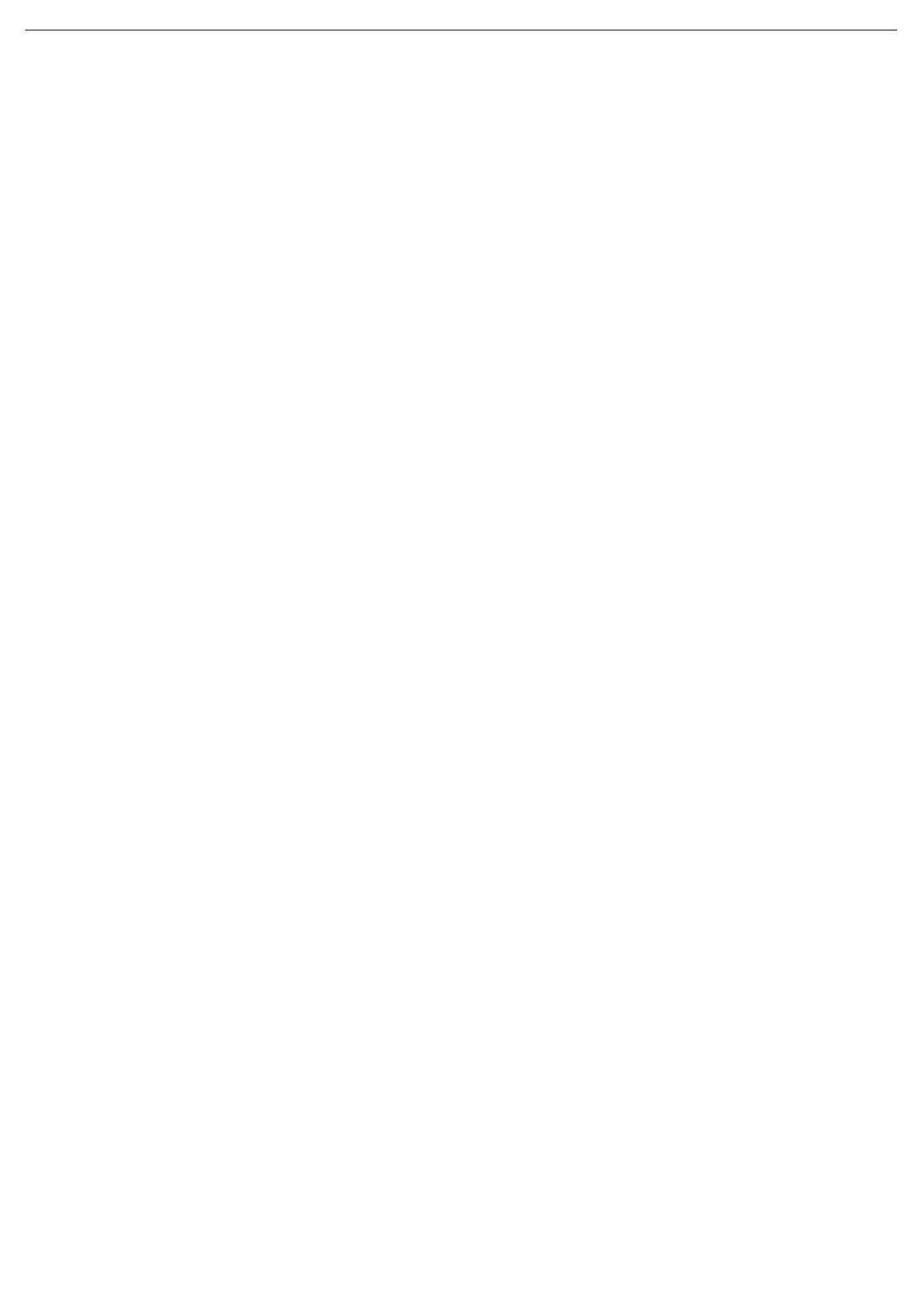- (ii) to reflect in the prospectus any facts or events arising after the effective date of this Registration Statement (or the most recent posteffective amendment thereof) which, individually or in the aggregate, represent a fundamental change in the information set forth in this Registration Statement; and
- (iii) to include any material information with respect to the plan of distribution not previously disclosed in this Registration Statement or any material change to such information in this Registration Statement;

provided, however, that paragraphs (a)(1)(i) and (a)(1)(ii) do not apply if the information required to be included in a post-effective amendment by those paragraphs is contained in periodic reports filed with or furnished to the Commission by the Registrant pursuant to Section 13 or Section 15(d) of the Exchange Act that are incorporated by reference in this Registration Statement.

- (2) That, for the purpose of determining any liability under the Securities Act, each such post-effective amendment shall be deemed to be a new registration statement relating to the securities offered therein, and the offering of such securities at that time shall be deemed to be the initial bona fide offering thereof.
- (3) To remove from registration by means of a post-effective amendment any of the securities being registered which remain unsold at the termination of the offering.
- (b) The undersigned Registrant hereby undertakes that, for purposes of determining any liability under the Securities Act, each filing of the Registrant's annual report pursuant to Section 13(a) or Section 15(d) of the Exchange Act that is incorporated by reference in this Registration Statement shall be deemed to be a new registration statement relating to the securities offered therein, and the offering of such securities at that time shall be deemed to be the initial bona fide offering thereof.
- (c) Insofar as indemnification for liabilities arising under the Securities Act may be permitted to directors, officers and controlling persons of the Registrant pursuant to the foregoing provisions, or otherwise, the Registrant has been advised that in the opinion of the Commission such indemnification is against public policy as expressed in the Securities Act, and is, therefore, unenforceable. In the event that a claim for indemnification against such liabilities (other than the payment by the Registrant of expenses incurred or paid by a director, officer or controlling person of the Registrant in the successful defense of any action, suit or proceeding) is asserted by such director, officer or controlling person in connection with the securities being registered, the Registrant will, unless in the opinion of its counsel the matter has been settled by controlling precedent, submit to a court of appropriate jurisdiction the question whether such indemnification by it is against public policy as expressed in the Securities Act and will be governed by the final adjudication of such issue.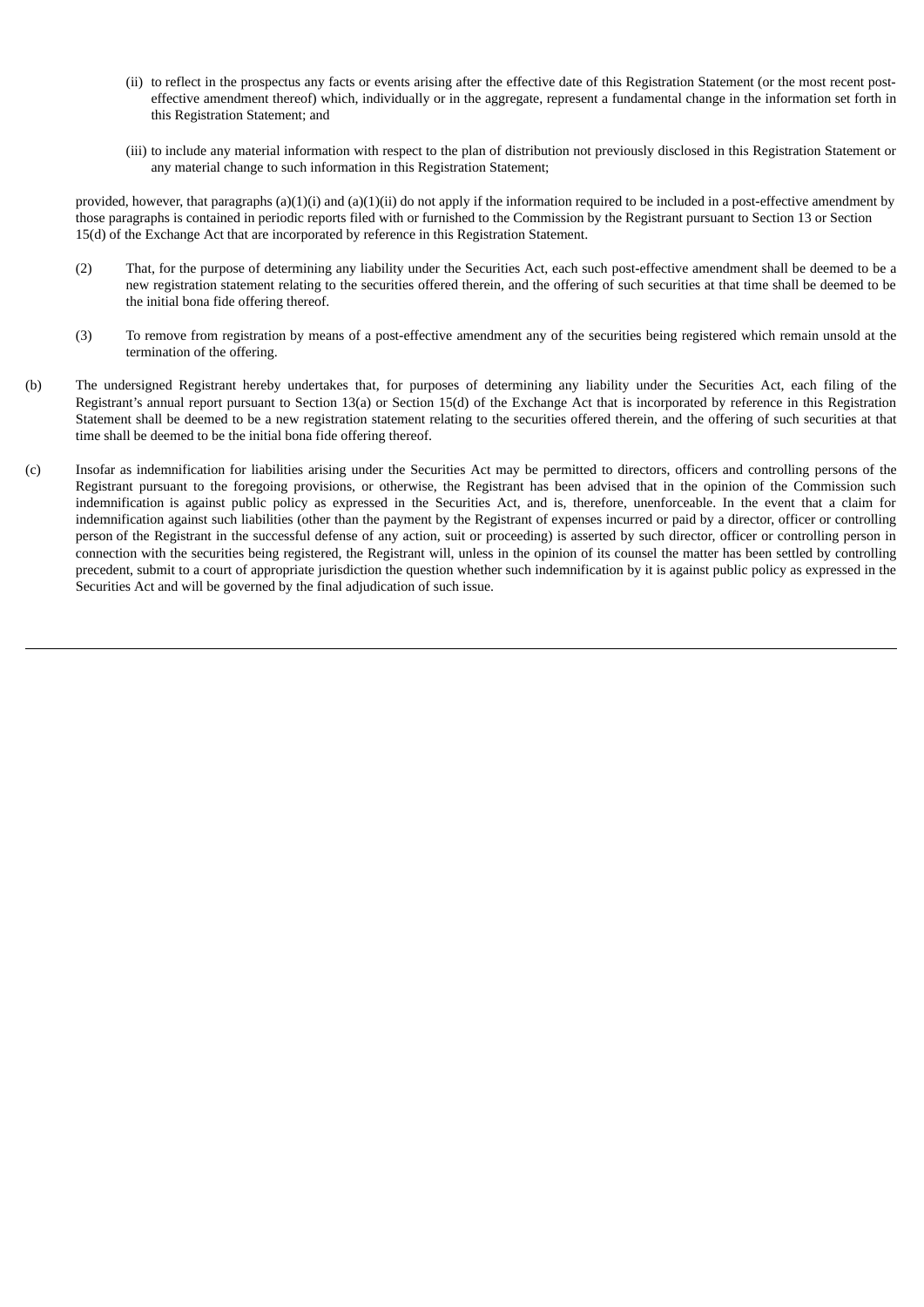## **SIGNATURES**

Pursuant to the requirements of the Securities Act, the Registrant certifies that it has reasonable grounds to believe that it meets all of the requirements for filing on Form S-8 and has duly caused this Registration Statement to be signed on its behalf by the undersigned, thereunto duly authorized, in Beijing, People's Republic of China, on May 27, 2022.

## **Kaixin Auto Holdings**

By: /s/ Yi Yang Name: Yi Yang<br>Title: Chief Fir Chief Financial Officer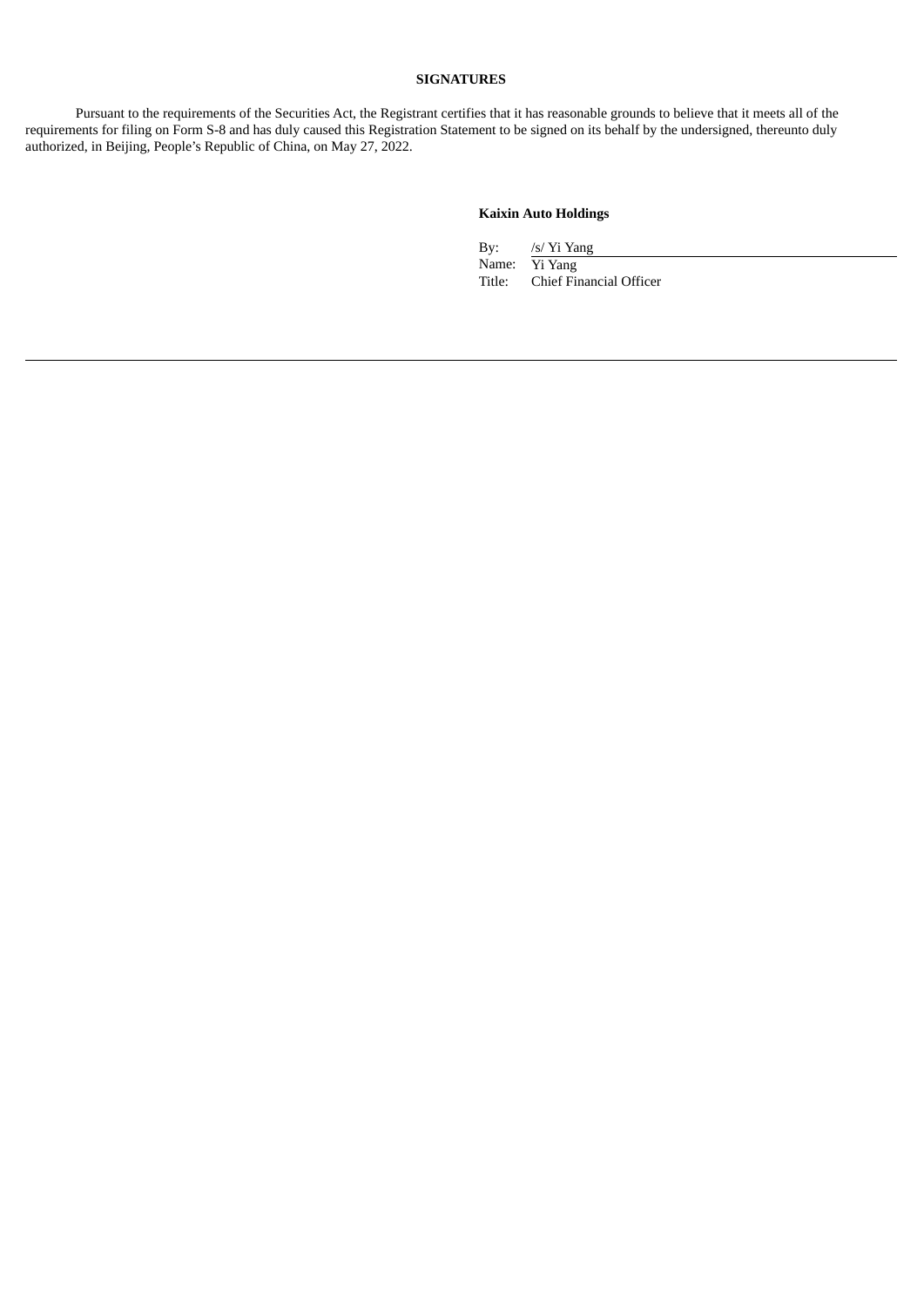## **POWER OF ATTORNEY**

<span id="page-5-0"></span>KNOW ALL PERSONS BY THESE PRESENTS, that each person whose signature appears below does hereby constitute and appoint Yi Yang as his true and lawful attorney-in-fact and agents, with the full power of substitution and re-substitution, for and in such person's name, place and stead, in any and all capacities, to sign any and all amendments (including post-effective amendments) to this Registration Statement and to file the same, with all exhibits thereto, and other documents in connection therewith, with the Securities and Exchange Commission, granting unto said attorney-in-fact and agent full power and authority to do and perform each and every act and thing requisite and necessary to be done in connection therewith and about the premises, as fully to all intents and purposes as he might or could do in person, hereby ratifying and confirming all that said attorney-in-fact and agent or his substitute, may lawfully do or cause to be done by virtue hereof.

Pursuant to the requirements of the Securities Act of 1933, as amended, this Registration Statement has been signed by the following persons in the capacities indicated and on May 27, 2022.

| Signature                            | Capacity                                                                       |  |  |  |  |
|--------------------------------------|--------------------------------------------------------------------------------|--|--|--|--|
| /s/ Mingjun Lin<br>Mingjun Lin       | Director and Chief Executive Officer<br>(Principal Executive Officer)          |  |  |  |  |
| /s/ Xiaolei Gu<br>Xiaolei Gu         | Director                                                                       |  |  |  |  |
| /s/ James Jian Liu<br>James Jian Liu | Director                                                                       |  |  |  |  |
| /s/ Lin Cong                         | Director                                                                       |  |  |  |  |
| Lin Cong<br>/s/ Deqiang Chen         | Director                                                                       |  |  |  |  |
| Deqiang Chen<br>/s/ Yi Yang          | <b>Chief Financial Officer</b><br>(Principal Financial and Accounting Officer) |  |  |  |  |
| Yi Yang                              |                                                                                |  |  |  |  |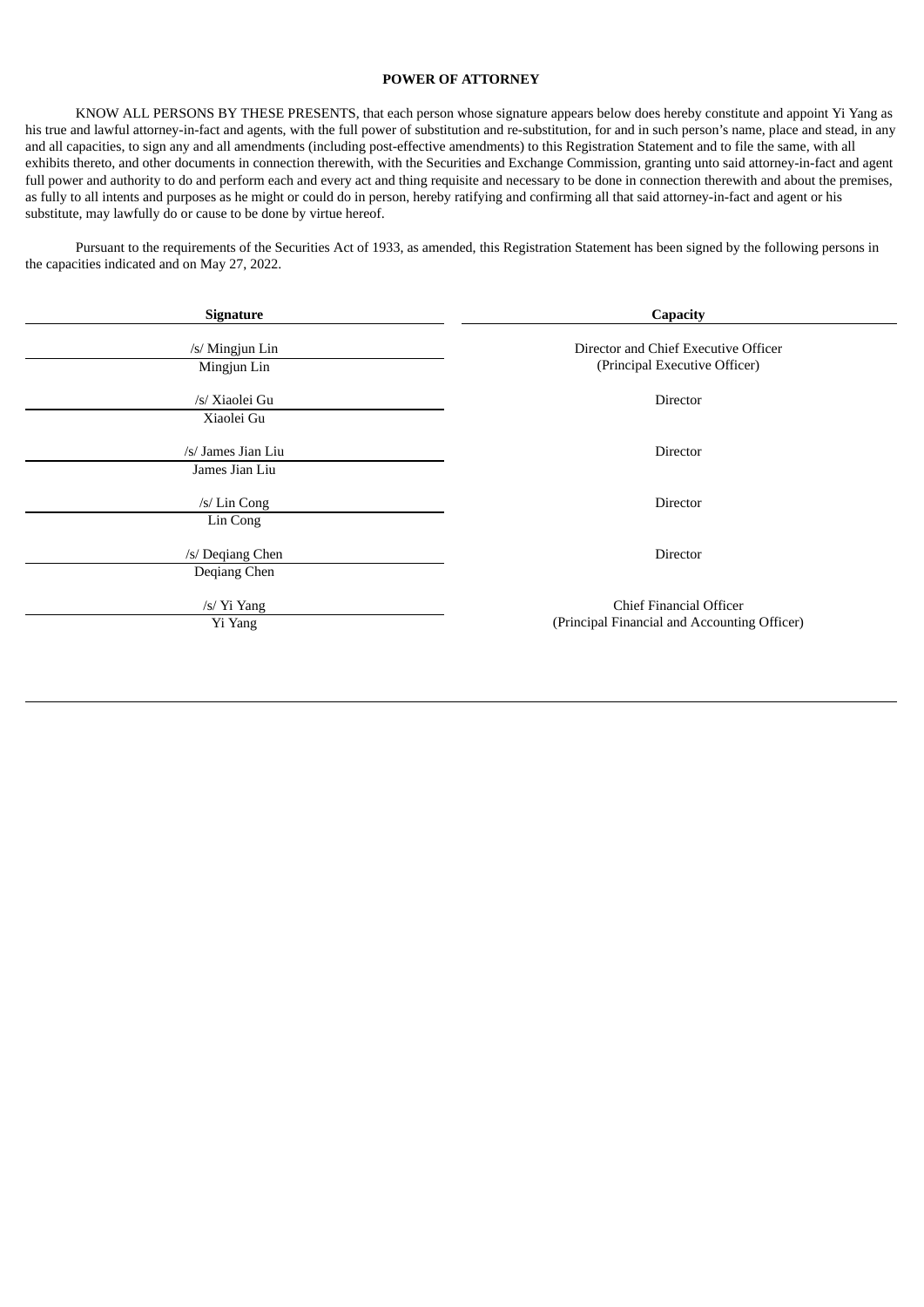## **Signature of authorized representative in the United States**

Pursuant to the Securities Act of 1933, as amended, the undersigned, the duly authorized representative in the United States of Kaixin Auto Holdings, has signed this registration statement or amendment thereto in the city of New York, New York, on May 27, 2022.

Cogency Global Inc.

By: /s/ Colleen A. De Vries Name: Colleen A. De Vries Title: Senior Vice President on behalf of Cogency Global Inc.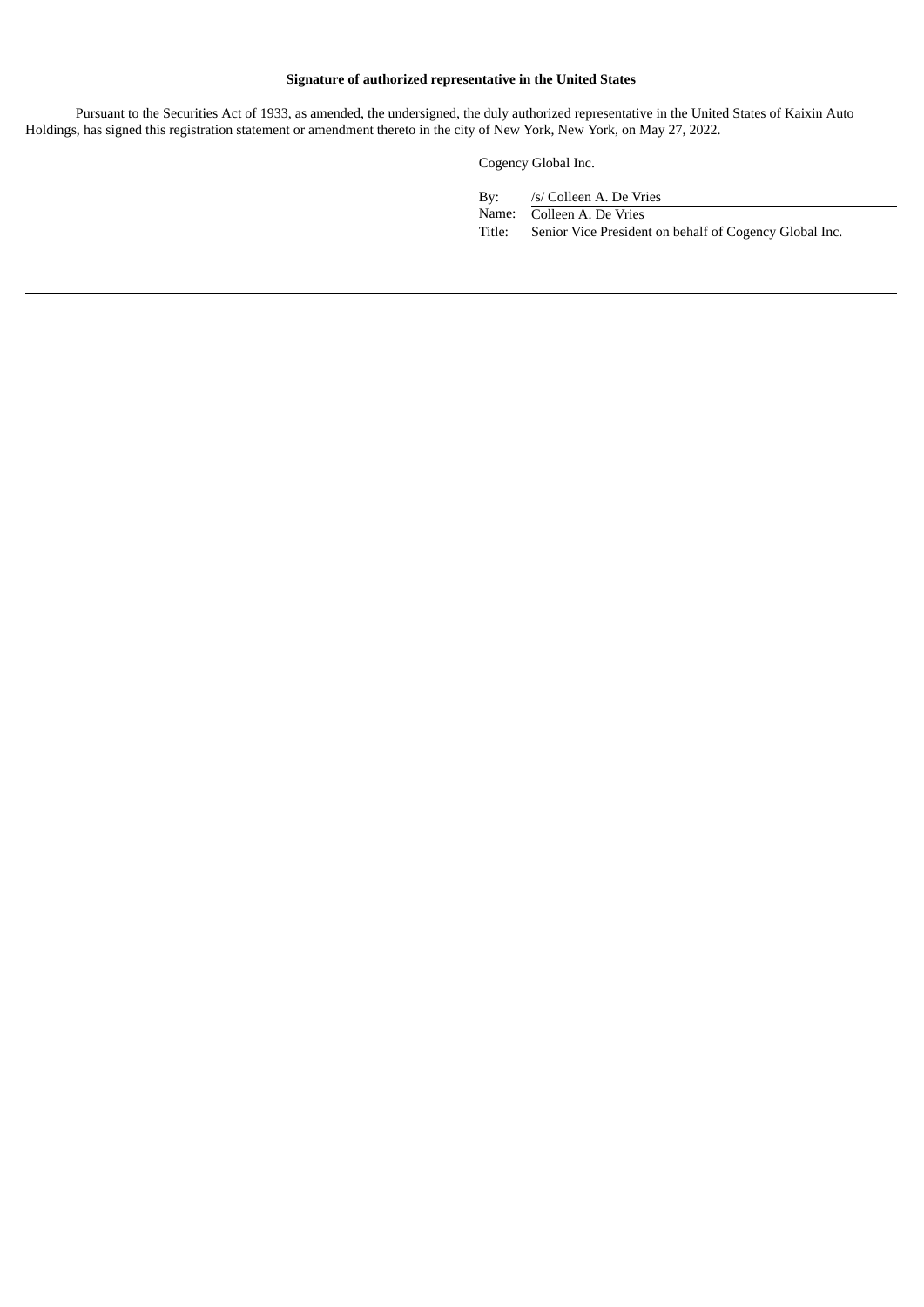## **EXHIBIT INDEX**

| <b>EXHIBIT</b><br><b>NUMBER</b> | <b>DESCRIPTION</b>                                                                                                                                                                                                                                                                |  |  |  |  |  |  |
|---------------------------------|-----------------------------------------------------------------------------------------------------------------------------------------------------------------------------------------------------------------------------------------------------------------------------------|--|--|--|--|--|--|
| 4.1                             | Third Amended and Restated Memorandum and Articles of Association of the Registrant (incorporated by reference to Exhibit 99.2 of<br>the Current Report on Form 6-K of the Registrant filed with the Securities and Exchange Commission on May 10, 2021 (File No.: 001-<br>38261) |  |  |  |  |  |  |
| $5.1*$                          | <b>Opinion of Maples and Calder</b>                                                                                                                                                                                                                                               |  |  |  |  |  |  |
| $10.1*$                         | Kaixin Auto Holdings 2022 Equity Incentive Plan                                                                                                                                                                                                                                   |  |  |  |  |  |  |
| $23.1*$                         | Consent of Maples and Calder (included in Exhibit 5.1)                                                                                                                                                                                                                            |  |  |  |  |  |  |
| $23.2*$                         | <b>Consent of Marcum Bernstein &amp; Pinchuk LLP, Independent Registered Public Accounting Firm</b>                                                                                                                                                                               |  |  |  |  |  |  |
| $24.1*$                         | <u>Powers of Attorney (included on the signature page in Part II of this Registration Statement)</u>                                                                                                                                                                              |  |  |  |  |  |  |
| $107*$                          | <b>Calculation of Filing Fee Table</b>                                                                                                                                                                                                                                            |  |  |  |  |  |  |
| *Filed herewith.                |                                                                                                                                                                                                                                                                                   |  |  |  |  |  |  |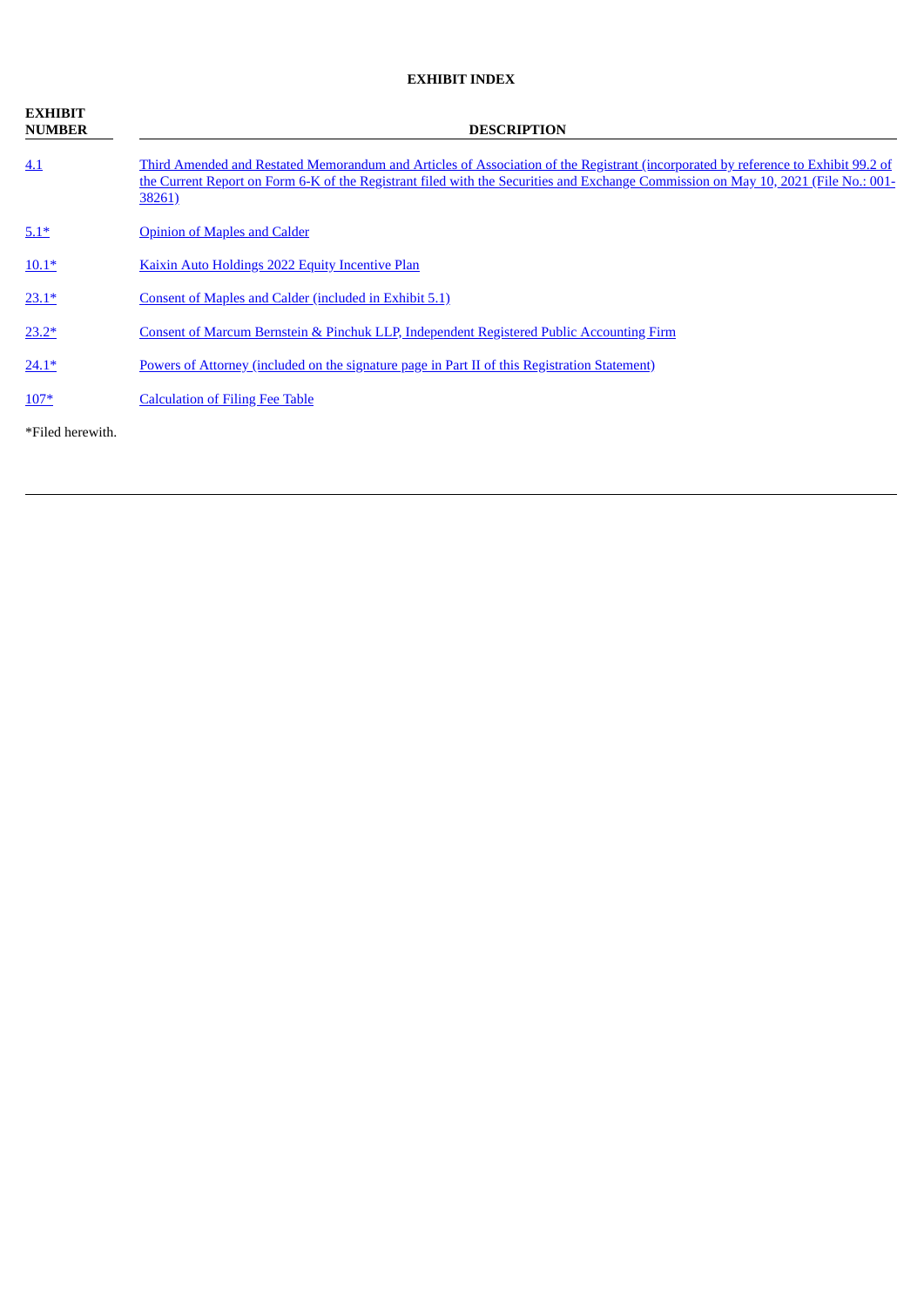<span id="page-8-0"></span>Kaixin Auto Holdings 5/F, North Wing 18 Jiuxianqiao Middle Road Chaoyang District, Beijing 100016 People's Republic of China

27 May 2022

Dear Sir or Madam

## **Kaixin Auto Holdings (the "Company")**

We have acted as Cayman Islands legal counsel to the Company in connection with a registration statement on Form S-8 to be filed with the Securities and Exchange Commission (the "**Commission**") on [27 May] 2022 (the "**Registration Statement**", which term does not include any other document or agreement whether or not specifically referred to therein or attached as an exhibit or schedule thereto) relating to the registration under the United States Securities Act of 1933, as amended, (the "**Securities Act**") of 39,500,000 ordinary shares, par value US\$0.00005 per share (the "**Shares**"), issuable by the Company pursuant to the 2022 Equity Incentive Plan adopted by the directors of the Company on 17 May 2022 (the "**Plan**" which term does not include any other document or agreement whether or not specifically referred to therein or attached as an exhibit or schedule thereto).

For the purposes of giving this opinion, we have examined copies of the Registration Statement and the Plan. We have also reviewed copies of the third amended and restated memorandum and articles of association of the Company adopted by special resolution passed by 7 May 2021 (the "**Memorandum and Articles**") and the written resolutions of the board of directors of the Company dated 17 May 2022 (the "**Resolutions**").

Based upon, and subject to, the assumptions and qualifications set out below, and having regard to such legal considerations as we deem relevant, we are of the opinion that:

- 1. The Shares to be issued by the Company have been duly and validly authorized.
- 2. When issued and paid for in accordance with the terms of the Plans and in accordance with the Resolutions, and appropriate entries are made in the register of members (shareholders) of the Company, the Shares will be validly issued, fully paid and non-assessable.

In this opinion letter, the phrase "non-assessable" means, with respect to the issuance of Shares, that a shareholder shall not, in respect of the relevant Shares, have any obligation to make further contributions to the Company's assets (except in exceptional circumstances, such as involving fraud, the establishment of an agency relationship or an illegal or improper purpose or other circumstances in which a court may be prepared to pierce or lift the corporate veil). These opinions are subject to the qualification that under the Companies Act (As Revised) of the Cayman Islands (the "**Companies Act**"), the register of members of a Cayman Islands company is by statute regarded as *prima facie* evidence of any matters which the Companies Act directs or authorises to be inserted therein. A third party interest in the Shares would not appear. An entry in the register of members may yield to a court order for rectification (for example, in the event of fraud or manifest error).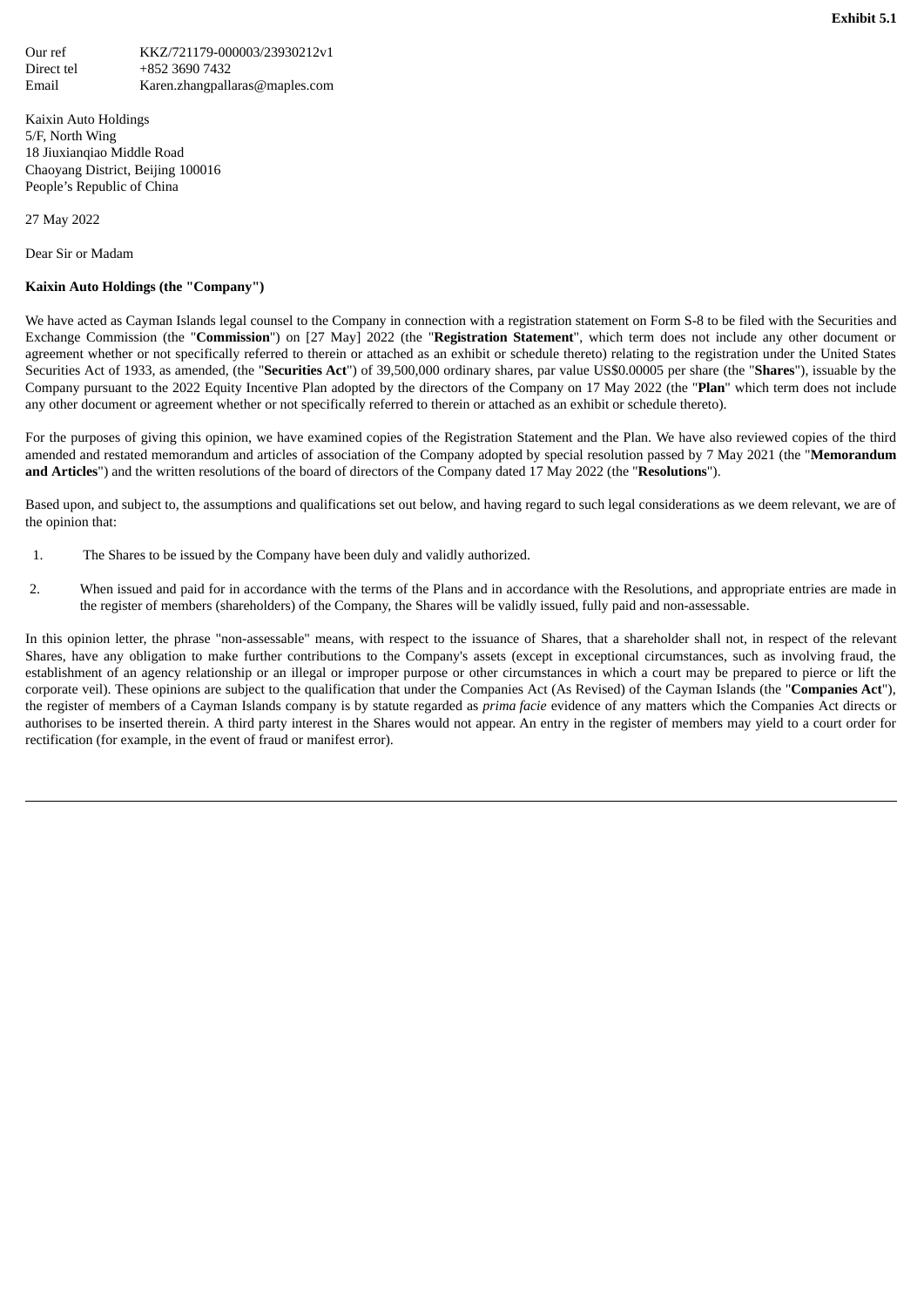These opinions are given only as to, and based on, circumstances and matters of fact existing and known to us on the date of this opinion letter. These opinions only relate to the laws of the Cayman Islands which are in force on the date of this opinion letter. We express no opinion as to the meaning, validity or effect of any references to foreign (i.e. non-Cayman Islands) statutes, rules, regulations, codes, judicial authority or any other promulgations.

We have also relied upon the assumptions, which we have not independently verified, that (a) all signatures, initials and seals are genuine, (b) copies of documents, conformed copies or drafts of documents provided to us are true and complete copies of, or in the final forms of, the originals, (c) where a document has been provided to us in draft or undated form, it will be duly executed, dated and unconditionally delivered in the same form as the last version provided to us, (d) the Memorandum and Articles remain in full force and effect and are unamended, (e) the Resolutions were duly passed in the manner prescribed in the memorandum and articles of association of the Company effective at the relevant time (including, without limitation, with respect to the disclosure of interests (if any) by directors of the Company) and have not been amended, varied or revoked in any respect, (f) there is nothing under any law (other than the laws of the Cayman Islands) which would or might affect the opinions set out above, (g) there is nothing contained in the minute book or corporate records of the Company (which we have not inspected) which would or might affect the opinions set out below, and (h) upon the issue of any Shares, the Company will receive consideration which shall be equal to at least the par value of such Shares.

We consent to the use of this opinion as an exhibit to the Registration Statement and further consent to all references to us in the Registration Statement and any amendments thereto. In giving such consent, we do not consider that we are "experts" within the meaning of such term as used in the Securities Act, or the rules and regulations of the Commission issued thereunder, with respect to any part of the Registration Statement, including this opinion as an exhibit or otherwise.

Yours faithfully

Maples and Calder (Hong Kong) LLP

+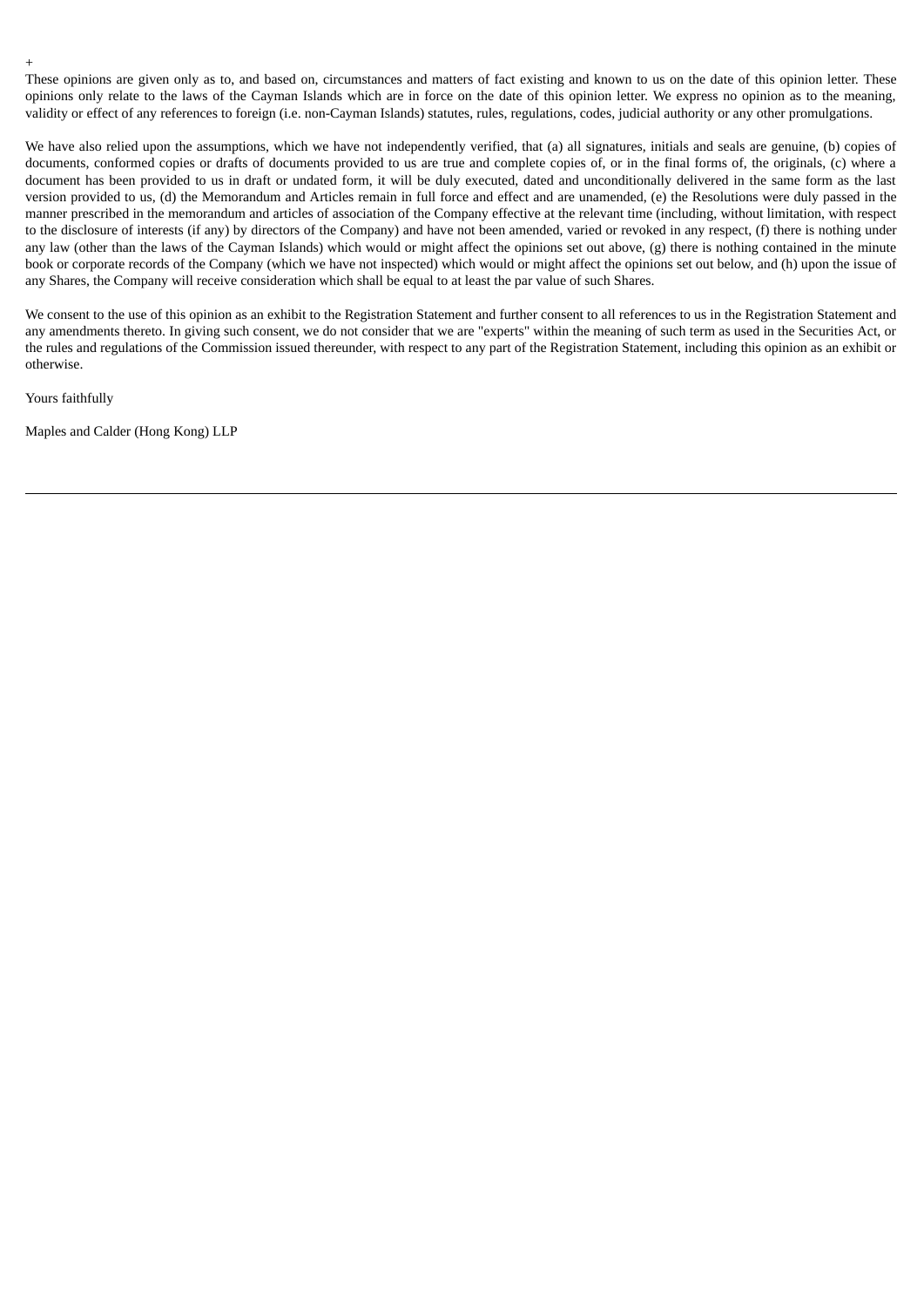## **KAIXIN AUTO HOLDINGS 2022 EQUITY INCENTIVE PLAN**

<span id="page-10-0"></span>The Kaixin Auto Holdings 2022 Equity Incentive Plan (the "*Plan*") was adopted by the Board of Kaixin Auto Holdings, an exempted company with limited liability incorporated in the Cayman Islands (together with its successors and assigns, the "*Company*") under the applicable laws and regulations of that jurisdiction.

#### **ARTICLE 1 PURPOSE**

The purpose of the Plan is to foster and promote the long-term financial success of the Company and its Subsidiaries and materially increase the value of the Company and its Subsidiaries by (a) encouraging the long-term commitment of the Employees, Consultants, and Outside Directors; (b) motivating performance of the Employees, Consultants, and Outside Directors by means of long-term performance related incentives; (c) encouraging and providing Employees, Consultants, and Outside Directors with an opportunity to obtain an ownership interest in the Company; (d) attracting and retaining outstanding Employees, Consultants, and Outside Directors by providing incentive compensation opportunities; and (e) enabling participation by Employees, Consultants, and Outside Directors in the long-term growth and financial success of the Company and its Subsidiaries.

#### **ARTICLE 2 DEFINITIONS**

For the purpose of the Plan, unless the context requires otherwise, the following terms shall have the meanings indicated:

"*Award*" means the grant of any Incentive Share Option, Nonqualified Share Option, Restricted Shares or Restricted Share Units whether granted singly or in combination (each individually referred to herein as an "*Incentive*").

"*Award Agreement*" means a written agreement between a Participant and the Company which sets out the terms of the grant of an Award.

"*Award Period*" means the period set forth in the Award Agreement with respect to a Share Option during which the Share Option may be exercised, which shall commence on the Date of Grant and expire at the time set forth in the Award Agreement.

"*Board*" means the board of directors of the Company at a time when there are at least two (2) directors serving at the same time or the Sole Director at a time when there is only one (1) director serving.

"*Change of Control*" means any of the following: (i) Continuing Directors cease to constitute at least fifty percent (50%) of the members of the Board; (ii) the shareholders of the Company approve any plan or proposal for the liquidation or dissolution of the Company; (iii) any consolidation, merger or share exchange of the Company in which the Company is not the continuing or surviving corporation or pursuant to which the Company's Ordinary Shares would be converted into cash, securities or other property; or (iv) any sale, lease, exchange or other transfer (excluding transfer by way of pledge or hypothecation) in one transaction or a series of related transactions, of all or substantially all of the assets of the Company; *provided, however,* that a transaction described in clauses (iii) or (iv) shall not constitute a Change of Control hereunder if after such transaction (I) Continuing Directors constitute at least fifty percent (50%) of the members of the board of directors of the continuing, surviving or acquiring entity, as the case may be or, if such entity has a parent entity directly or indirectly holding at least a majority of the voting power of the voting securities of the continuing, surviving or acquiring entity, Continuing Directors constitute at least fifty percent (50%) of the members of the board of directors of the entity that is the ultimate parent of the continuing, surviving or acquiring entity, and (II) the continuing, surviving or acquiring entity (or the ultimate parent of such continuing, surviving or acquiring entity) assumes all outstanding Awards granted under the Plan.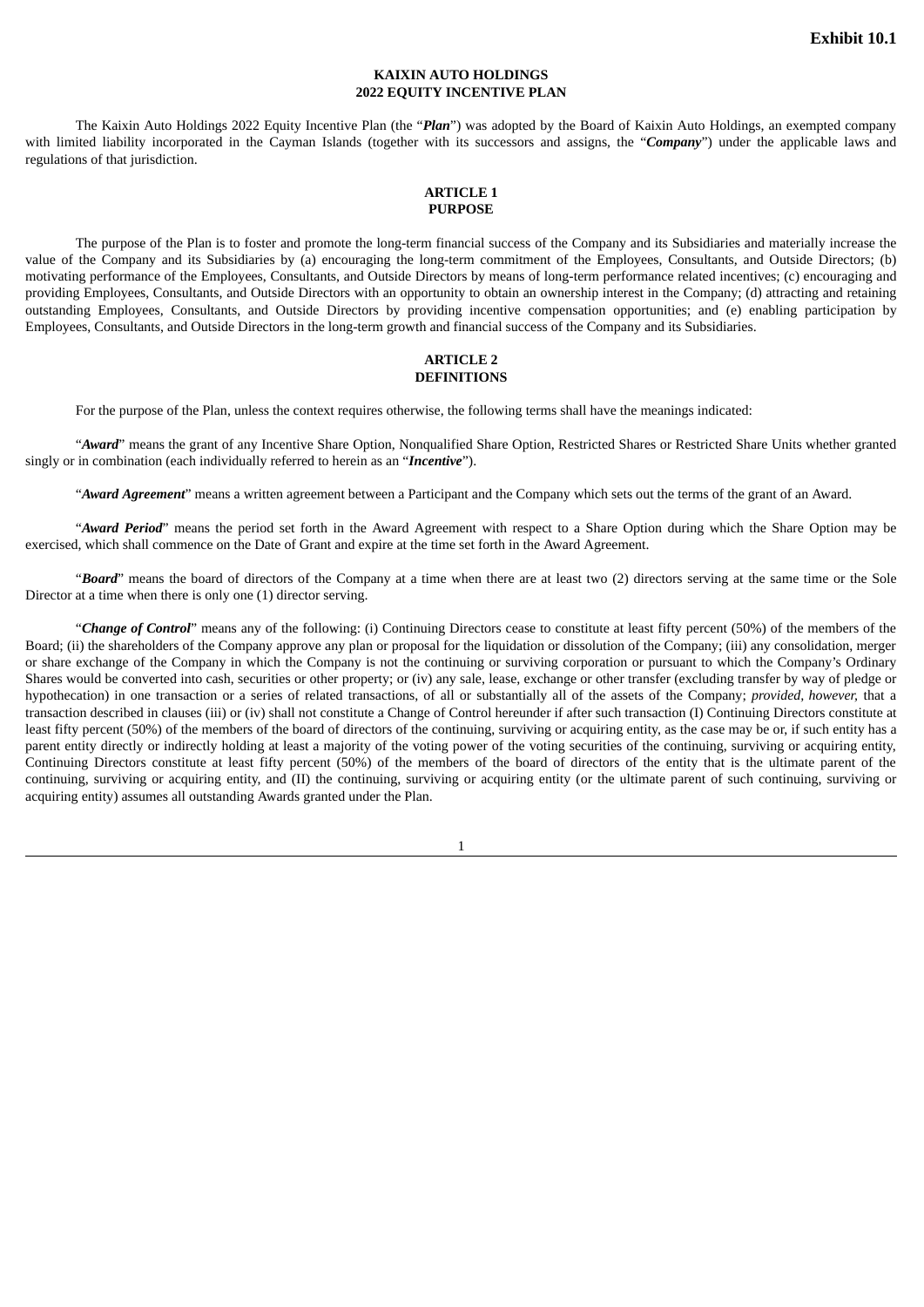"*Code*" means the United States Internal Revenue Code of 1986, as amended.

"*Committee*" means the committee appointed or designated by the Board to administer the Plan in accordance with Article 8 of the Plan or, in the case no such committee is appointed, the Board.

"*Company*" means Kaixin Auto Holdings, an exempted company with limited liability incorporated in the Cayman Islands under the applicable laws and regulations of that jurisdiction, and any successor entity.

"*Consultant*" means any person performing advisory or consulting services for the Company or a Subsidiary or parent of the Company, with or without compensation, to whom the Company chooses to grant an Award in accordance with the Plan; *provided,* that *bona fide* services must be rendered by such person and such services shall not be rendered in connection with the offer or sale of securities in a capital raising transaction.

"*Continuing Director(s)*" means the Sole Director at the date of the Plan or Board members who (x) at the date of the Plan were directors or (y) become directors after the date of the Plan and whose election or nomination for election by the Company's shareholders was approved by a vote of a majority of the directors then in office who were directors at the date of the Plan or whose election or nomination for election was previously so approved.

"*Corporation*" means any entity that (i) is defined as a corporation under Code Section 7701 and (ii) is the Company or is in an unbroken chain of corporations (other than the Company) beginning with the Company, if each of the corporations other than the last corporation in the unbroken chain owns shares possessing a majority of the total combined voting power of all classes of shares in one of the other corporations in the chain. For purposes of clause (ii) hereof, an entity shall be treated as a Corporation if it satisfies the definition of a corporation under Section 7701 of the Code.

"*Date of Grant*" means the effective date on which an Award is made to a Participant as set forth in the applicable Award Agreement.

"*Employee*" means common law employee (as defined in accordance with the Regulations and Revenue Rulings then applicable under Section 3401(c) of the Code) of the Company or any Subsidiary or parent of the Company.

"*Equity Securities*" means the Ordinary Shares, the preferred shares of the Company, any securities having voting rights in the election of the Board not contingent upon default, any securities evidencing an ownership interest in the Company, any securities convertible into or exercisable for any shares of the foregoing, and any agreement or commitment to issue any of the foregoing.

"*Exchange Act*" means the U.S. Securities Exchange Act of 1934.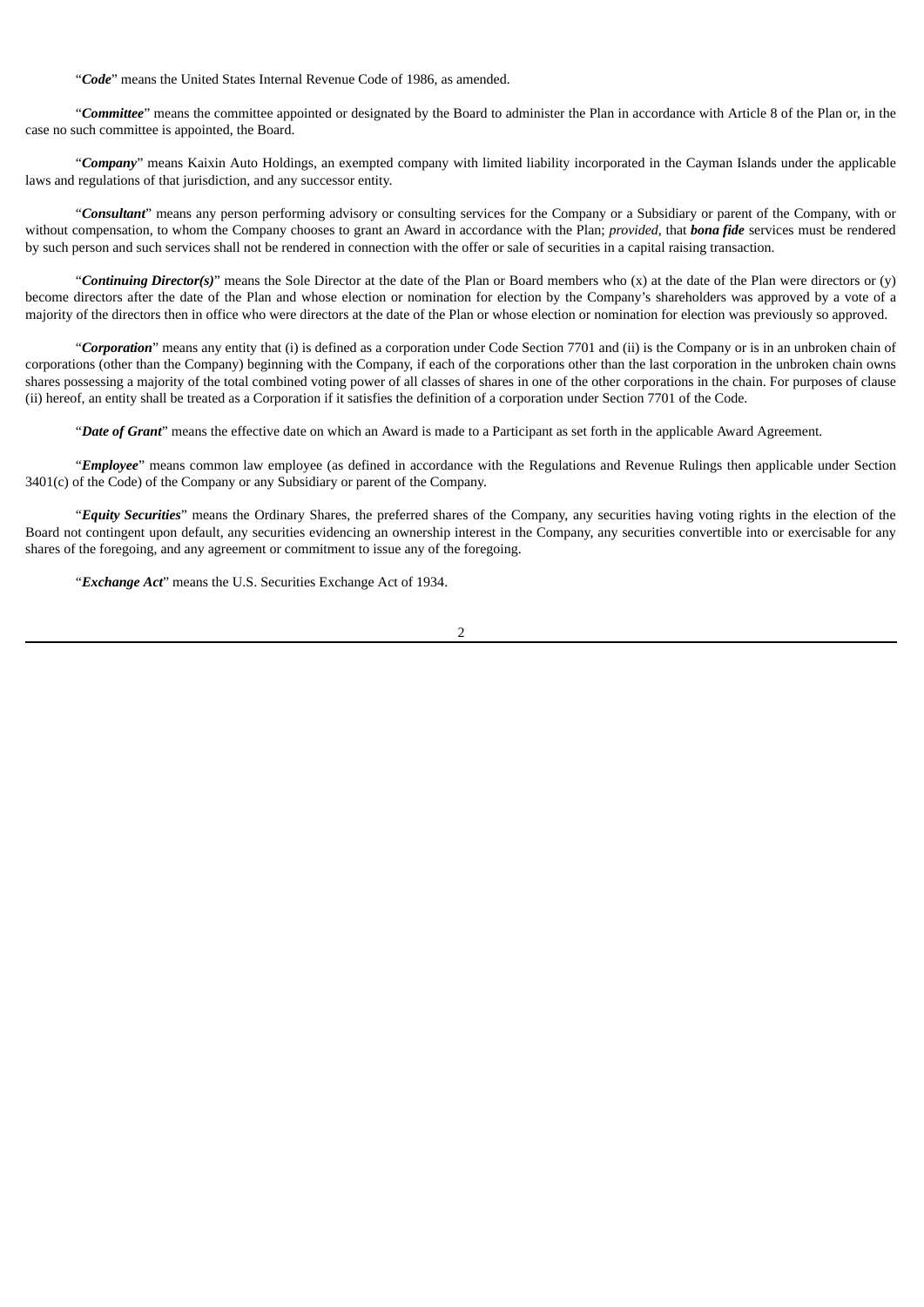"*Fair Market Value*" means, as of a particular date, (a) if the Ordinary Shares are listed on a national securities exchange, the closing sales price per Ordinary Share on the consolidated transaction reporting system for the principal securities exchange for the Ordinary Shares on that date, or, if there shall have been no such sale so reported on that date, on the last preceding date on which such a sale was so reported, (b) if the Ordinary Shares are not so listed or quoted, such amount as may be determined by the Committee (acting on the advice of an Independent Third Party, should the Board elect in its sole discretion to utilize an Independent Third Party for this purpose), in good faith, to be the fair market value per share of Ordinary Shares.

*"Immediate Family*" shall have the meaning as such term is defined in Rule 16a-1(e) promulgated under the Exchange Act.

"*Incentive Share Option*" means an incentive stock option within the meaning of Section 422 of the Code, granted pursuant to the Plan.

"*Independent Third Party*" means an individual or entity independent of the Company having experience in providing investment banking or similar appraisal or valuation services and with expertise generally in the valuation of securities or other property for purposes of the Plan. The Board may utilize one or more Independent Third Parties.

"*Material Event*" means any of the following: (i) any consolidation, merger or share exchange of the Company in one transaction or a series of related transactions, which involves issuance or transfer of at least 20% of total ordinary shares outstanding of the Company; (ii) any sale, lease, exchange or other transfer (excluding transfer by way of pledge or hypothecation) in one transaction or a series of related transactions, of at least 20% of the assets of the Company; or (iii) any event or transaction that involves a change of control as defined herein.

"*Nonpublicly Traded*" means not listed on a national securities exchange.

"*Nonqualified Share Option*" means a stock option granted pursuant to the Plan which does not satisfy the requirements of Section 422 of the Code.

"*Option Price*" means the price which must be paid by a Participant upon exercise of a Share Option to purchase one Ordinary Share.

"*Ordinary Share*" means the ordinary shares which the Company is currently authorized to issue or may in the future be authorized to issue, or any securities into which or for which the ordinary shares of the Company may be converted or exchanged, as the case may be, pursuant to the terms of the Plan.

"*Outside Director*" means a director of the Company or any Subsidiary of the Company who is not an Employee.

"*Participant*" means an Employee, Consultant, or Outside Director to whom an Award is granted under the Plan.

"*Plan*" means this Kaixin Auto Holdings 2022 Equity Incentive Plan, as amended from time to time.

"*PRC*" means the People's Republic of China and, for the purposes of the Plan only, excludes the Special Administrative Region of Hong Kong, the Special Administrative Region of Macau, and Taiwan area.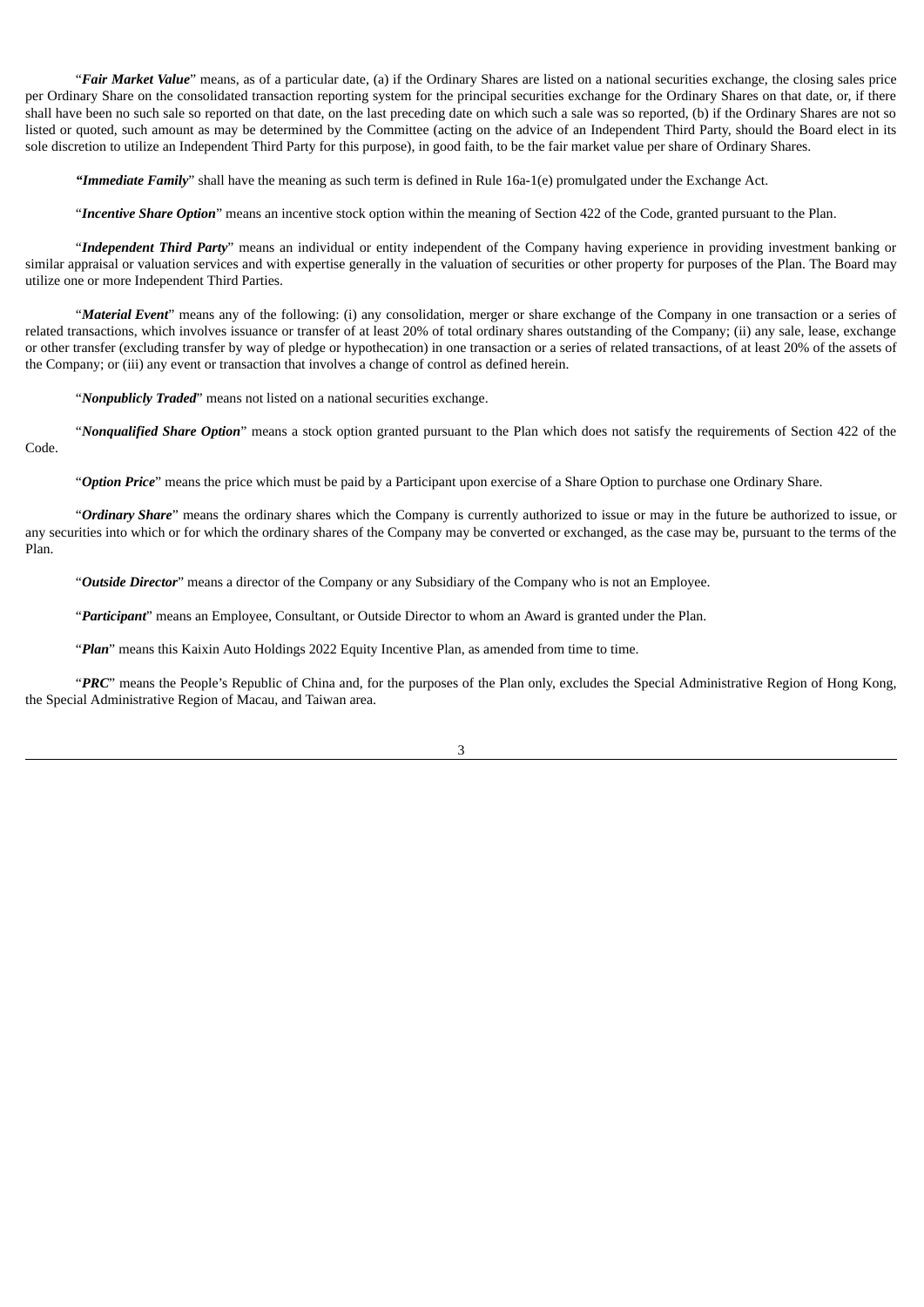"*Restricted Share*" means an Ordinary Share issued or transferred to a Participant pursuant to Section 6.5 of the Plan which is subject to restrictions or limitations set forth in the Plan and in the related Award Agreement.

"*Restricted Share Unit*" means the unfunded and unsecured right granted to a Participant pursuant to Section 6.6 of the Plan to receive an Ordinary Share (or equivalent) at a future date.

"*Retirement*" means any Termination of Service solely due to retirement upon or after attainment of age sixty-five (65), or permitted early retirement as determined by the Committee.

"*Share Option*" means a Nonqualified Share Option or an Incentive Share Option.

"*Sole Director*" means the director of the Company when there is only one (1) director serving at any given time.

"*Subsidiary*" means (i) any Corporation, (ii) any limited partnership, if the Company or any Corporation owns a majority of the general partnership interest and a majority of the limited partnership interests entitled to vote on the removal and replacement of the general partner, and (iii) any partnership, company or limited liability company, if the partners or members thereof are composed only of the Company, any Corporation or any limited partnership listed in clause (ii). "*Subsidiaries*" means more than one of any such Corporations, limited partnerships, partnerships, companies or limited liability companies.

"*Termination of Service*" occurs when a Participant who is an Employee or a Consultant ceases to serve as an Employee or Consultant, for any reason; or, when a Participant who is an Outside Director ceases to serve as a director of the Company and its Subsidiaries, for any reason.

"*Total and Permanent Disability*" means a Participant is qualified for long-term disability benefits under the Company's or its Subsidiary's disability plan or insurance policy; or, if no such plan or policy is then in existence or if the Participant is not eligible to participate in such plan or policy, that the Participant, because of ill health, physical or mental disability or any other reason beyond his or her control, is unable to perform his or her duties of employment for a period of six (6) continuous months, as determined in good faith by the Committee; *provided*, that, with respect to any Incentive Share Option, Total and Permanent Disability shall have the meaning given it under the rules governing incentive stock options under the Code.

#### **ARTICLE 3 ELIGIBILITY**

Any Employee (including an Employee who is also a director or an officer), Outside Director, or Consultant whose judgment, initiative, and efforts contributed or may be expected to contribute to the successful performance of the Company is eligible to participate in the Plan; *provided*, that only Employees of a Corporation shall be eligible to receive Incentive Share Options.

The Committee, upon its own action, may grant, but shall not be required to grant, an Award to any Employee, Outside Director, or Consultant. Awards may be granted by the Committee at any time and from time to time to new Participants, or to then Participants, or to a greater or lesser number of Participants, and may include or exclude previous Participants, as the Committee shall determine.

Except as required by the Plan, Awards granted at different times need not contain similar provisions. The Committee's determinations under the Plan (including without limitation determinations of which Employees, Outside Directors, or Consultants, if any, are to receive Awards, the form, amount and timing of such Awards, the terms and provisions of such Awards and the agreements evidencing same) need not be uniform and may be made by it selectively among Participants who receive, or are eligible to receive, Awards under the Plan.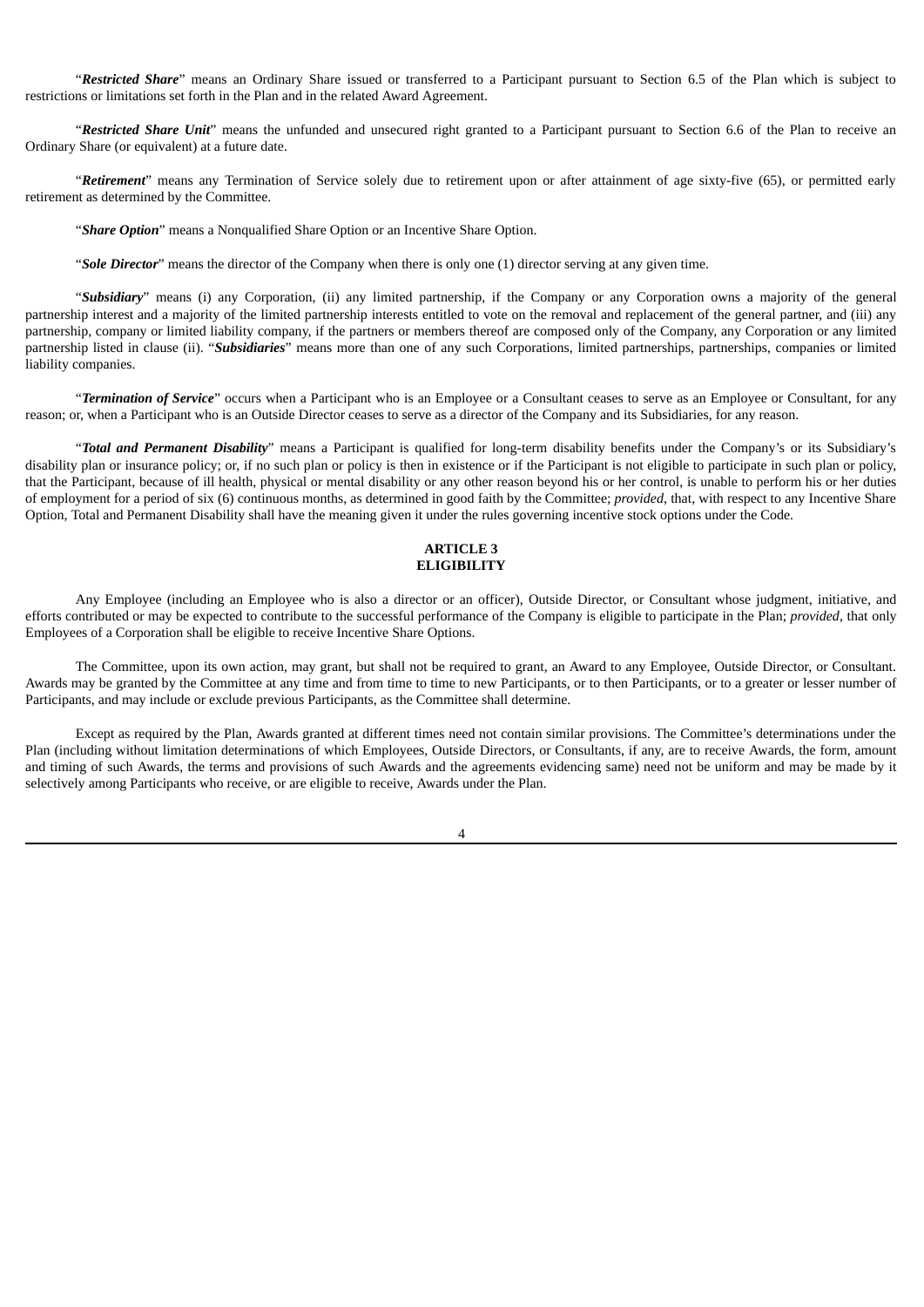## **ARTICLE 4 SHARES SUBJECT TO PLAN**

**4.1 Number Available for Awards***.* Subject to adjustment as provided in Articles 11 and 12 hereof, the maximum number of Ordinary Shares that may be delivered pursuant to Awards granted under the Plan is 39,500,000. As required under U.S. Treasury Regulation Section 1.422-2(b)(3)(i), in no event will the number of Ordinary Shares that may be delivered pursuant to Incentive Share Options granted under the Plan exceed 39,500,000.

Shares to be issued may be made available from authorized but unissued Ordinary Shares, Ordinary Shares held by the Company in its treasury, or Ordinary Shares purchased by the Company on the open market or otherwise. During the term of the Plan, the Company will at all times reserve and keep available the number of Ordinary Shares that shall be sufficient to satisfy the requirements of the Plan.

**4.2 Reuse of Shares***.* Subject to Section 4.2(c) of the Plan, if, and to the extent:

**(a)** A Share Option or a Restricted Share Unit shall expire or terminate for any reason without having been exercised or settled in full, or in the event that a Share Option or a Restricted Share Unit is exercised or settled in a manner such that some or all of the Ordinary Shares relating to the Share Option or the Restricted Share Unit are not issued to the Participant (or beneficiary) (including as the result of the use of shares for withholding taxes), the Ordinary Shares subject thereto which have not become issued and outstanding shall (unless the Plan shall have sooner terminated) become available for issuance under the Plan; in addition, with respect to any share- for-share exercise or cashless exercise pursuant to Section 7.3 of the Plan or otherwise, only the "net" shares issued shall be deemed to have become issued and outstanding for purposes of the Plan as a result thereof.

**(b)** If Restricted Shares under the Plan are repurchased for any reason, such Restricted Shares shall (unless the Plan shall have sooner terminated) become available for issuance under the Plan; *provided, however,* that if any dividends paid with respect to Restricted Shares were paid to the Participant prior to the repurchase thereof, such shares shall not be reused for grants or awards.

**(c)** In no event shall the number of Ordinary Shares subject to Incentive Share Options exceed, in the aggregate, twenty percent (20%) of the authorized Ordinary Shares plus shares subject to Incentive Share Options which are surrendered to the Company or terminated, or expire unexercised.

#### **ARTICLE 5 GRANT OF AWARDS**

**5.1 In General***.* The Company shall execute an Award Agreement with a Participant after the Committee approves the issuance of an Award. Any Award granted pursuant to the Plan must be granted within ten (10) years after the date of adoption of the Plan. The grant of an Award to a Participant shall not be deemed either to entitle the Participant to, or to disqualify the Participant from, receipt of any other Award under the Plan.

**5.2 Share Options***.* The grant of an Award of Share Options shall be authorized by the Committee and shall be evidenced by an Award Agreement setting forth: (i) the Incentive or Incentives being granted, (ii) the total number of Ordinary Shares subject to the Incentive(s), (iii) the Option Price, (iv) the Award Period, (v) the Date of Grant, and (vi) such other terms, provisions, limitations, and performance objectives, as are approved by the Committee, but not inconsistent with the Plan.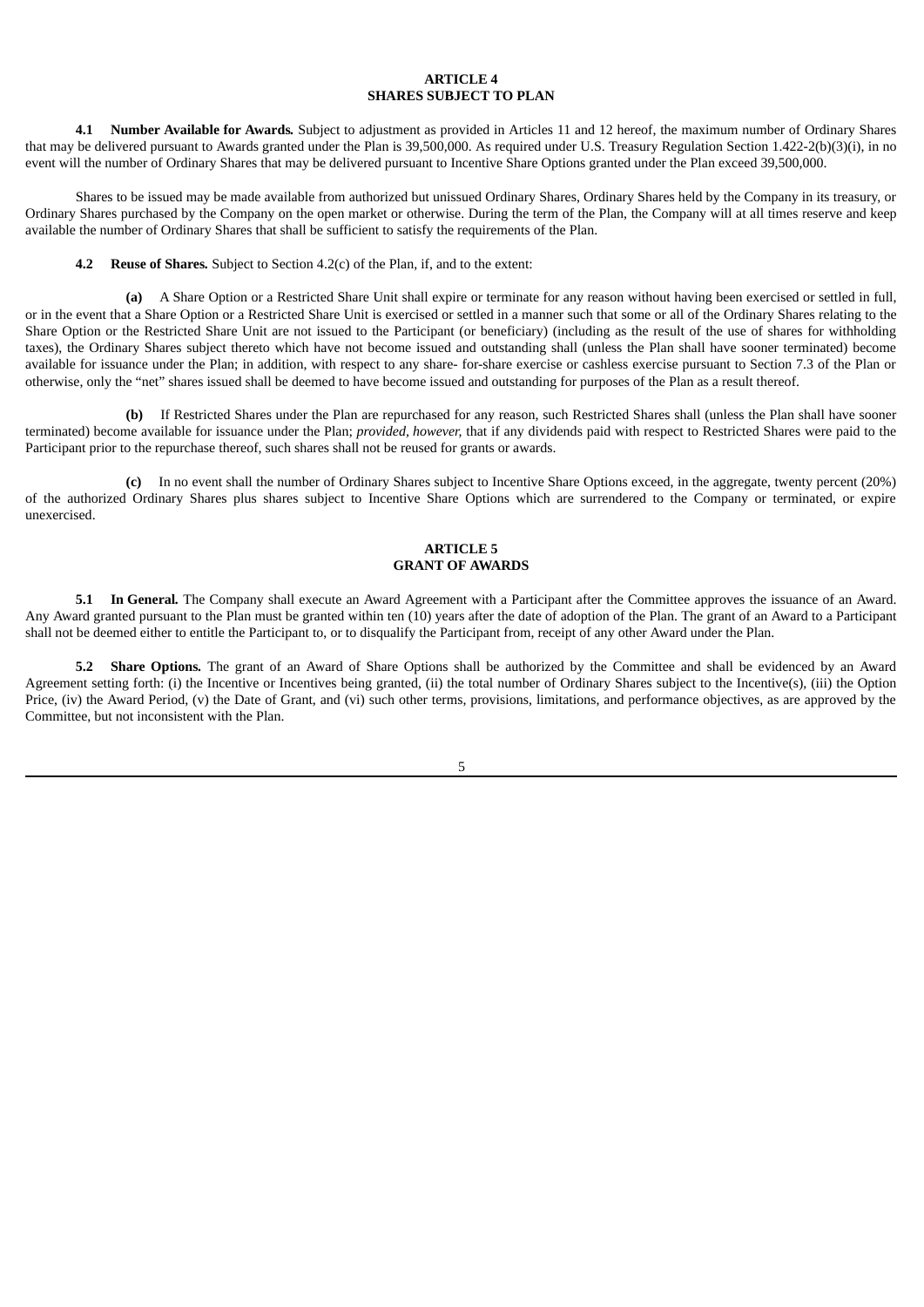**5.3 Option Price***.* The Option Price for any Ordinary Shares which may be purchased under a Nonqualified Share Option for any Ordinary Shares may be less than, equal to, or greater than the Fair Market Value of the share on the Date of Grant.

The Option Price for any Ordinary Shares which may be purchased under an Incentive Share Option must be at least equal to the Fair Market Value of the share on the Date of Grant. If an Incentive Share Option is granted to an Employee who owns or is deemed to own (by reason of the attribution rules of Section 424(d) of the Code) more than ten percent (10%) of the combined voting power of all classes of shares of the Company (or any parent or Subsidiary of the Company), the Option Price shall be at least one hundred ten percent (110%) of the Fair Market Value of the Ordinary Shares on the Date of Grant.

Notwithstanding the foregoing, the Option Price for any Ordinary Shares which may be purchased under any Share Option shall not be less than the par value of the Ordinary Shares.

**5.4 Maximum Incentive Share Option Grants***.* The Committee may not grant Incentive Share Options under the Plan to any Employee which would permit the aggregate Fair Market Value (determined on the Date of Grant) of the Ordinary Shares with respect to which Incentive Share Options (under this and any other plan of the Company and its Subsidiaries) that are exercisable for the first time by such Employee during any calendar year to exceed one hundred thousand United States dollars (US\$100,000). To the extent any Share Option granted under the Plan which is designated as an Incentive Share Option exceeds this limit or otherwise fails to qualify as an Incentive Share Option, such Share Option (or any such portion thereof) shall be a Nonqualified Share Option.

**5.5 Restricted Shares***.* If Restricted Shares are granted to or received by a Participant under an Award (including a Share Option), the Committee shall set forth in the related Award Agreement: (i) the number of Ordinary Shares awarded, (ii) the price, if any, to be paid by the Participant for such Restricted Shares, (iii) the time or times within which such Award may be subject to repurchase, (iv) specified performance goals of the Company, a Subsidiary of the Company, any division thereof or any group of Employees, or other criteria, which the Committee determines must be met in order to remove any restrictions (including vesting) on such Award, and (v) all other terms, limitations, restrictions, and conditions of the Restricted Shares, which shall be consistent with the Plan. The provisions of Restricted Shares need not be the same with respect to each Participant. If the Committee establishes a purchase price for an Award of Restricted Shares, the Participant must accept such Award within a period of thirty (30) days (or such shorter period as the Committee may specify) after the Date of Grant by executing the applicable Award Agreement and paying such purchase price.

**(a) Legend on Shares**. Each Participant who is awarded or receives Restricted Shares shall be issued a share certificate or certificates in respect of such Ordinary Shares. Such certificate(s) shall be registered in the name of the Participant, and shall bear an appropriate legend referring to the terms, conditions, and restrictions applicable to such Restricted Shares, substantially as provided in Section 15.12 of the Plan.

The Committee may require that the share certificates evidencing Restricted Shares be held in custody by the Company until the restrictions thereon shall have lapsed.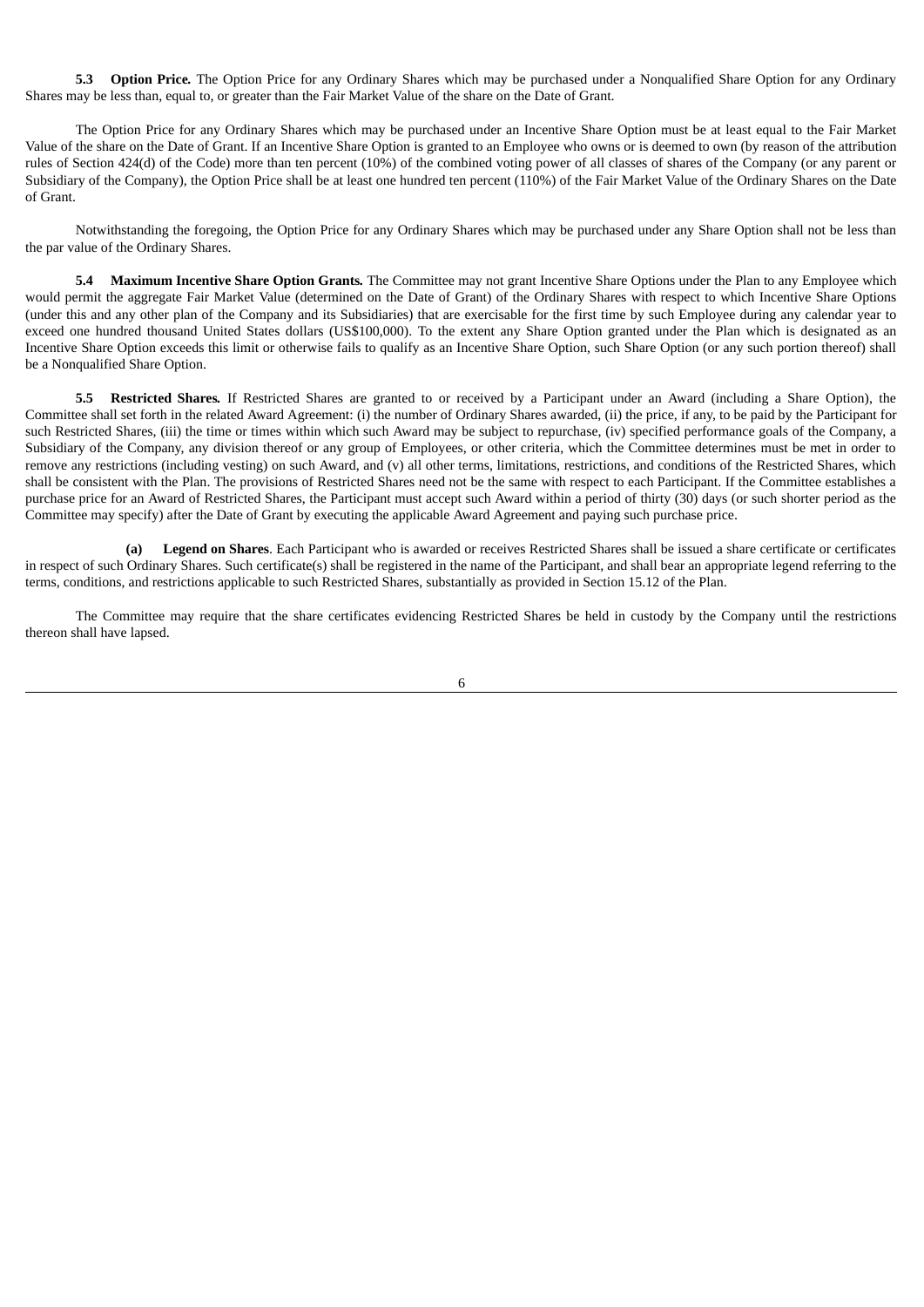#### **(b) Restrictions and Conditions**. Restricted Shares shall be subject to the following restrictions and conditions:

**(i)** Subject to the other provisions of the Plan and the terms of the particular Award Agreements, during such period as may be determined by the Committee commencing on the Date of Grant or the date of exercise of an Award (the "*Restriction Period*"), the Participant shall not be permitted to sell, transfer, pledge or assign Restricted Shares. Except for these limitations, the Committee may in its sole discretion, remove any or all of the restrictions on such Restricted Shares whenever it may determine that, by reason of changes in applicable laws or other changes in circumstances arising after the date of the Award, such action is appropriate.

**(ii)** Except as provided in Section 5.5(b)(i) or in the applicable Award Agreement, the Participant shall have, with respect to his or her Restricted Shares, all of the rights of a shareholder of the Company, including the right to vote the shares and the right to receive any dividends thereon; provided, that, any dividends payable with respect to unvested Restricted Shares shall be held by the Company and shall only be paid to Participant if and when the Restriction Period lapses with respect to the Restricted Share to which such dividend relates. Certificates for Ordinary Shares free of restriction under the Plan and which have not been repurchased under the provisions of the Plan and the applicable Award Agreement shall be delivered to the Participant promptly after, and only after, the Restriction Period shall expire in respect of such Ordinary Shares. Certificates for the Ordinary Shares repurchased under the provisions of the Plan and the applicable Award Agreement shall be promptly returned to the Company by the Participant. Each Award Agreement shall require that (x) each Participant, by his or her acceptance of Restricted Shares, shall irrevocably grant to the Company a power of attorney to consent to the repurchase of any unvested shares to the Company and agrees to execute any documents requested by the Company in connection with such repurchase, and (y) such provisions regarding returns and transfers of share certificates with respect to repurchased Ordinary Shares shall be specifically performable by the Company in a court of equity or law.

**(iii)** The Restriction Period of Restricted Shares shall commence on the Date of Grant or the date of exercise of an Award, as specified in the Award Agreement, and, subject to Article 12 of the Plan, unless otherwise established by the Committee in the Award Agreement setting forth the terms of the Restricted Shares, shall expire upon satisfaction of the conditions set forth in the Award Agreement; such conditions may provide for vesting based on (i) length of continuous service, (ii) achievement of specific business objectives, (iii) increases in specified indices, (iv) attainment of specified growth rates, or (v) other comparable measurements of Company performance, as may be determined by the Committee in its sole discretion.

**(iv)** Except as otherwise provided in the particular Award Agreement, upon Termination of Service for any reason during the Restriction Period, all unvested Restricted Shares shall be repurchased by the Company from the Participant. If the Participant has paid any monetary consideration to the Company for such repurchased Restricted Shares, the Company shall pay to Participant, as soon as practicable after the event causing repurchase, in cash, an amount equal to the lesser of the total monetary consideration paid by the Participant for such repurchased shares or the aggregate Fair Market Value of such repurchased shares as of the date of Termination of Service, and, if the Participant did not pay any monetary consideration to the Company for such repurchased Restricted Shares, such repurchased Restricted Shares shall be surrendered to the Company for no consideration. Upon any repurchase or surrender, all rights of the Participant with respect to the repurchased or surrendered Restricted Shares shall cease and terminate, without any further obligation on the part of the Company. The Participant, by the Participant's acceptance of Restricted Shares, shall irrevocably grant to the Company a power of attorney to consent to the repurchase or surrender of any unvested Restricted Shares to the Company and agrees to execute any documents requested by the Company in connection with such repurchase. Provisions regarding returns and transfers of share certificates with respect to repurchased Ordinary Shares shall be specifically performable by the Company in a court of equity or law.

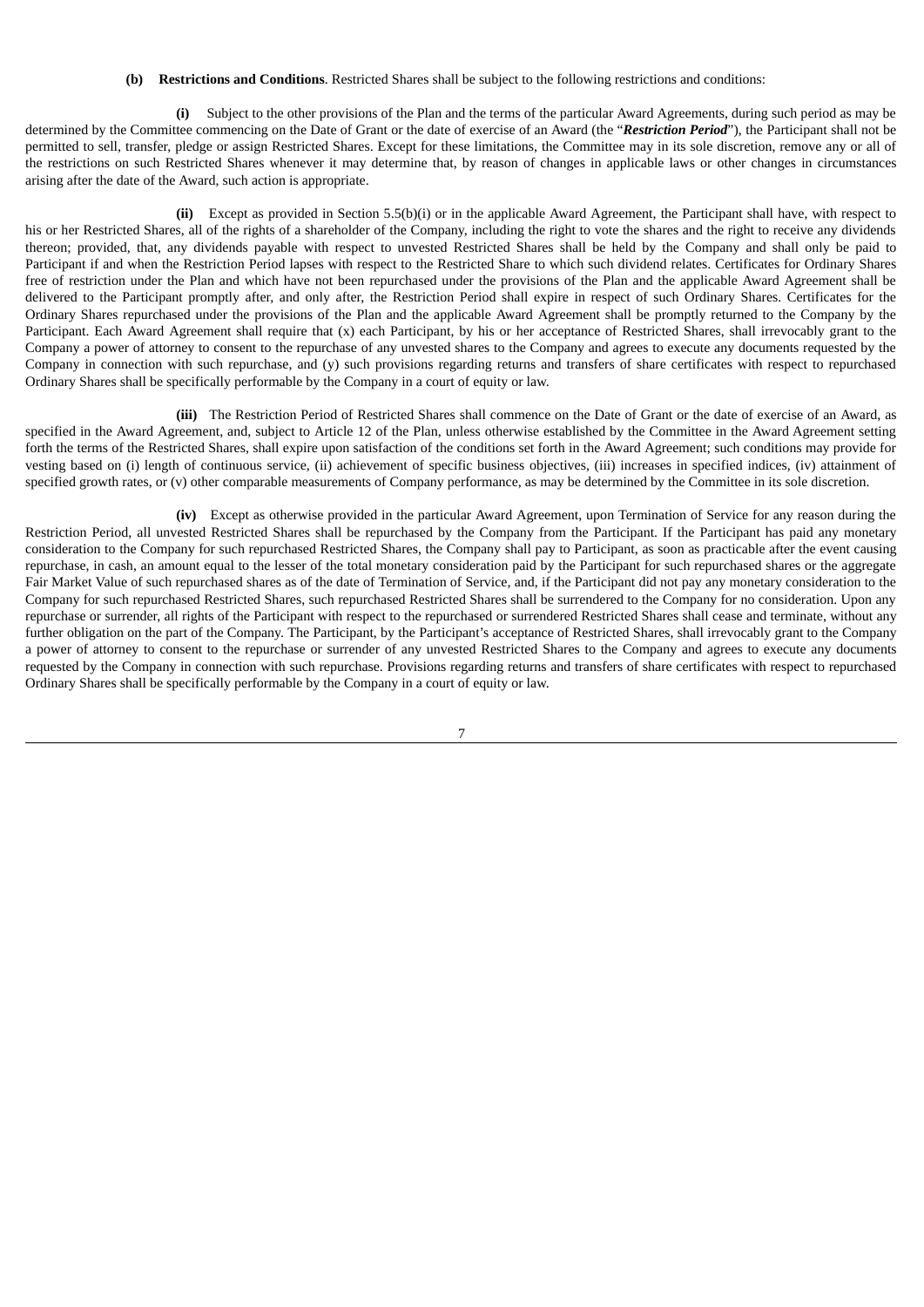**5.6 Restricted Share Units***.* The Committee, at any time and from time to time, may grant Restricted Share Units to Participants as the Committee, in its sole discretion, shall determine. The Committee, in its sole discretion, shall determine the number of Restricted Share Units to be granted to each Participant.

**(a) Restricted Share Units Award Agreement**. Each Award of Restricted Share Units shall be evidenced by an Award Agreement that shall specify any vesting conditions, the number of Restricted Share Units granted, and such other terms and conditions as the Committee, in its sole discretion, shall determine.

**(b) Performance Objectives and Other Terms**. The Committee, in its discretion, may set performance objectives or other vesting criteria which, depending on the extent to which they are met, will determine the number or value of Restricted Share Units that will be paid out to the Participants.

**(c) Form and Timing of Payment of Restricted Share Units**. At the time of grant, the Committee shall specify the date or dates on which the Restricted Share Units shall become fully vested. Upon vesting, the Committee, in its sole discretion, may pay Restricted Share Units in the form of cash, in Ordinary Shares or in a combination thereof.

**(d) Surrender/Repurchase**. Except as otherwise determined by the Committee at the time of the grant of the Award or thereafter, upon Termination of Service during the applicable Restriction Period, Restricted Share Units that are at that time unvested shall be surrendered to the Company or repurchased in accordance with the Award Agreement; *provided, however,* the Committee may (i) provide in any Restricted Share Unit Award Agreement that restrictions or surrender and repurchase conditions relating to Restricted Share Units will be waived in whole or in part in the event of terminations resulting from specified causes, and (ii) in other cases waive in whole or in part restrictions or surrender and repurchase conditions relating to Restricted Share Units.

**5.7 Maximum Individual Grants***.* No Participant may receive during any fiscal year of the Company Awards covering an aggregate of more than one percent (1%) of the authorized Ordinary Shares.

#### **ARTICLE 6 AWARD PERIOD; VESTING**

#### **6.1 Award Period**.

**(a)** Subject to the other provisions of the Plan, the Committee shall specify in the Award Agreement the Award Period for a Share Option. No Share Option granted under the Plan may be exercised at any time after the end of its Award Period. The Award Period for any Share Option shall be no more than ten (10) years from the Date of Grant of the Share Option. However, if an Employee owns or is deemed to own (by reason of the attribution rules of Section 424(d) of the Code) more than ten percent (10%) of the combined voting power of all classes of shares of the Company (or any parent or Subsidiary of the Company) and an Incentive Share Option is granted to such Employee, the Award Period of such Incentive Share Option (to the extent required by the Code at the time of grant) shall be no more than five (5) years from the Date of Grant.

**(b)** In the event of Termination of Service of a Participant, the Award Period for a Share Option shall be reduced or terminated in accordance with the Award Agreement.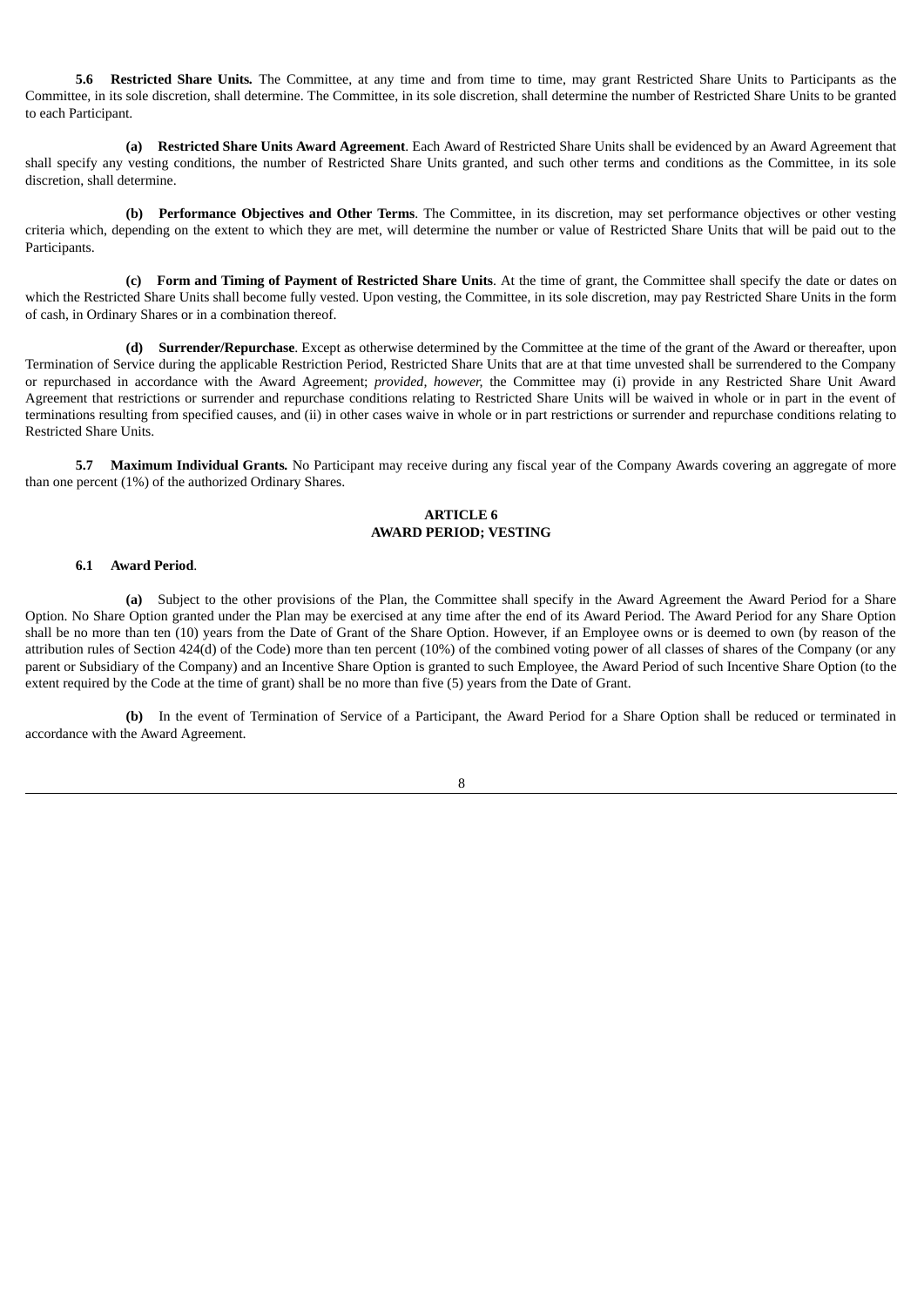**6.2 Vesting***.* The Committee, in its sole discretion, may determine that an Incentive will be immediately vested in whole or in part, or that all or any portion may not be vested until a date, or dates, subsequent to its Date of Grant, or until the occurrence of one or more specified events, subject in any case to the terms of the Plan. If the Committee imposes conditions upon vesting, then, subsequent to the Date of Grant, the Committee may, in its sole discretion, accelerate the date on which all or any portion of the Incentive may be vested.

#### **ARTICLE 7 EXERCISE OF INCENTIVE**

**7.1 In General***.* The Committee, in its sole discretion, may determine that a Share Option will be immediately exercisable, in whole or in part, or that all or any portion may not be exercised until a date, or dates, subsequent to its Date of Grant, or until the occurrence of one or more specified events, subject in any case to the terms of the Plan. If a Share Option is exercisable prior to the time it is vested, the Ordinary Shares obtained on the exercise of the Share Option shall be Restricted Shares which is subject to the applicable provisions of the Plan and the Award Agreement. If the Committee imposes conditions upon exercise, then subsequent to the Date of Grant, the Committee may, in its sole discretion, accelerate the date on which all or any portion of the Share Option may be exercised. No Share Option may be exercised for a fractional Ordinary Share. The granting of a Share Option shall impose no obligation upon the Participant to exercise that Share Option.

**7.2 Securities Law and Exchange Restrictions***.* In no event may an Incentive be exercised or Ordinary Shares be issued pursuant to an Award if a necessary listing or quotation of the Ordinary Shares on a stock exchange or inter-dealer quotation system or any registration under state or federal securities laws required under the circumstances has not been accomplished.

#### **7.3 Exercise of Share Option**.

**(a) Notice and Payment**. Subject to such administrative regulations as the Committee may from time to time adopt, a Share Option may be exercised by the delivery of written notice to the Committee setting forth the number of Ordinary Shares with respect to which the Share Option is to be exercised and the date of exercise thereof (the "*Exercise Date*"), which shall be at least three (3) days after giving such notice unless an earlier time shall have been mutually agreed upon.

On the Exercise Date, the Participant shall deliver to the Company consideration with a value equal to the total Option Price of the shares to be purchased, payable in any one of the following methods: (a) cash, check, bank draft, or money order payable to the order of the Company, (b) the surrender of Ordinary Shares (including Restricted Shares) owned by the Participant on the Exercise Date, valued at their Fair Market Value on the Exercise Date, and which the Participant has not acquired from the Company within six (6) months prior to the Exercise Date, (c) if the Ordinary Shares are no longer Nonpublicly Traded, by delivery (including by FAX) to the Company or its designated agent of an executed irrevocable option exercise form together with irrevocable instructions from the Participant to a broker or dealer, reasonably acceptable to the Company, to sell certain of the Ordinary Shares purchased upon exercise of the Share Option or to pledge such shares as collateral for a loan and promptly deliver to the Company the amount of sale or loan proceeds necessary to pay such purchase price, and/or (d) in any other form of valid consideration that is acceptable to the Committee in its sole discretion.

In the event that Restricted Shares are tendered as consideration for the exercise of a Share Option, a number of Ordinary Shares issued upon the exercise of the Share Option equal to the value of Restricted Shares used as consideration therefor shall be subject to the same restrictions and provisions as the Restricted Shares so tendered.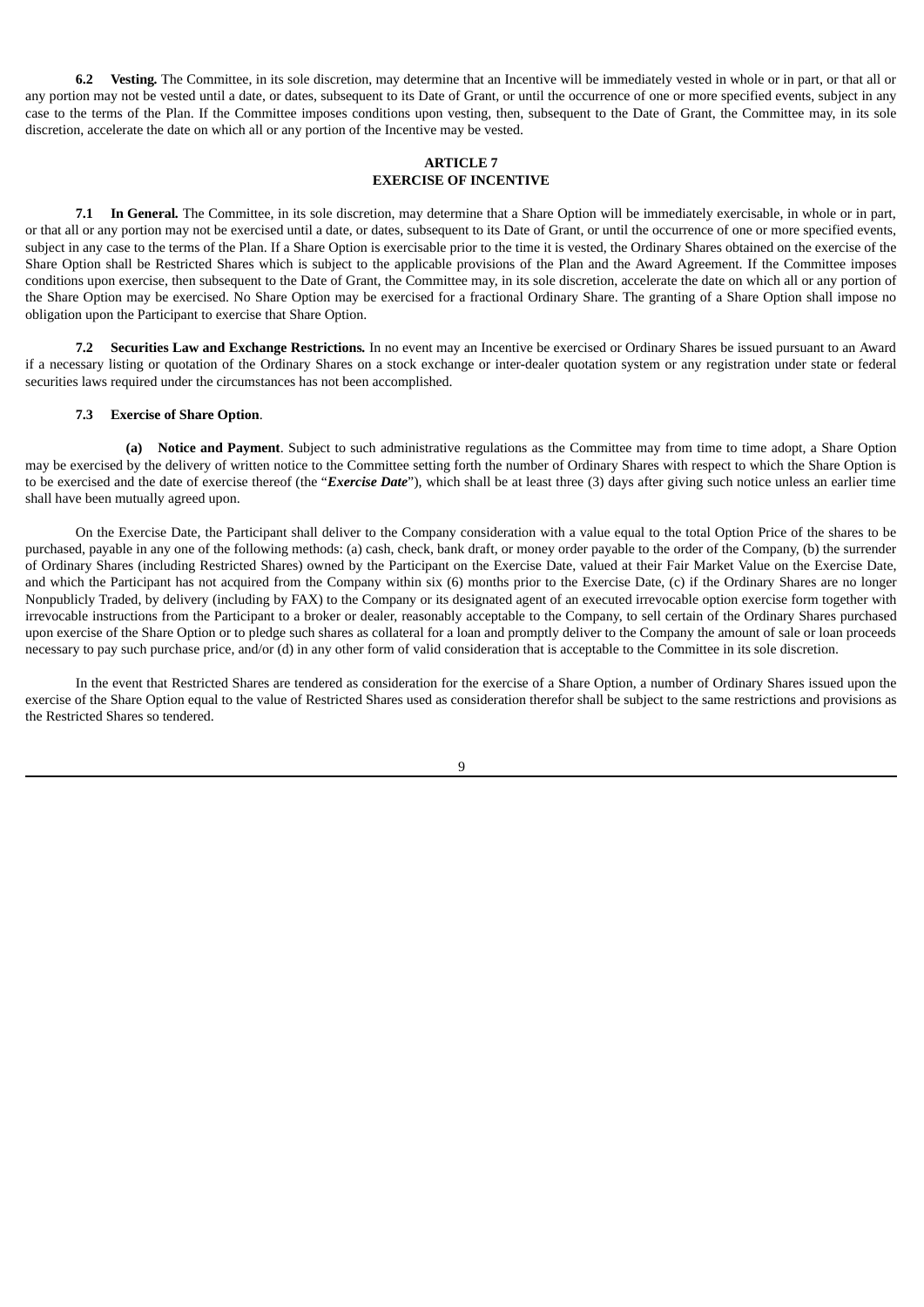The Committee may take all actions necessary to alter the method of exercise of the Share Option and the exchange and transmittal of proceeds with respect to Participants who are residents in the PRC in order to comply with applicable PRC foreign exchange and tax regulations and any other applicable PRC laws and regulations.

**(b) Issuance of Certificate**. Except as otherwise provided in Section 5.5 hereof (with respect to Restricted Shares) or in the applicable Award Agreement, upon payment of all amounts due from the Participant, the Company shall cause certificates for the Ordinary Shares then being purchased to be delivered as directed by the Participant (or the person exercising the Participant's Share Option in the event of his death) at its principal business office promptly after the Exercise Date; provided, that if the Participant has exercised an Incentive Share Option, the Company may at its option retain physical possession of the certificate evidencing the shares acquired upon exercise until the expiration of the holding periods described in Section  $422(a)(1)$  of the Code.

The obligation of the Company to deliver Ordinary Shares shall, however, be subject to the condition that, if at any time the Committee shall determine in its discretion that the listing, registration, or qualification of the Share Option or the Ordinary Shares upon any securities exchange or interdealer quotation system or under any state or federal law, or the consent or approval of any governmental regulatory body, is necessary as a condition of, or in connection with, the Share Option or the issuance or purchase of Ordinary Shares thereunder, the Share Option may not be exercised in whole or in part unless such listing, registration, qualification, consent, or approval shall have been effected or obtained free of any conditions not reasonably acceptable to the Committee.

**(c) Failure to Pay**. If the Participant fails to pay for any of the Ordinary Shares specified in the written notice to the Committee specified in Section 7.3(a) of the Plan or fails to accept delivery thereof, the Participant's Share Option and right to purchase such Ordinary Shares shall be surrendered to the Company.

**7.4 Disqualifying Disposition of Incentive Share Option***.* If Ordinary Shares acquired upon exercise of an Incentive Share Option are disposed of by a Participant prior to the expiration of either two (2) years from the Date of Grant of such Share Option or one (1) year from the transfer of Ordinary Shares to the Participant pursuant to the exercise of such Share Option, or in any other disqualifying disposition within the meaning of Section 422 of the Code, such Participant shall notify the Company in writing of the date and terms of such disposition. A disqualifying disposition by a Participant shall not affect the status of any other Share Option granted under the Plan as an incentive stock option within the meaning of Section 422 of the Code.

#### **ARTICLE 8 ADMINISTRATION**

Subject to the terms of this Article 8, the Plan shall be administered by the Sole Director or the Board as the case may be, or by such committee as is designated herein to administer the Plan (the "*Committee*").

The Committee shall consist of Mingjun Lin, Xiaolei Gu, and Yi Yang. Any member of the Committee may be removed at any time, with or without cause, by resolution of the Board. Any vacancy occurring in the membership of the Committee may be filled by appointment by the Board. At any time there is no Committee to administer the Plan, any references in the Plan to the Committee shall be deemed to refer to the Sole Director or the Board as the case may be at that time.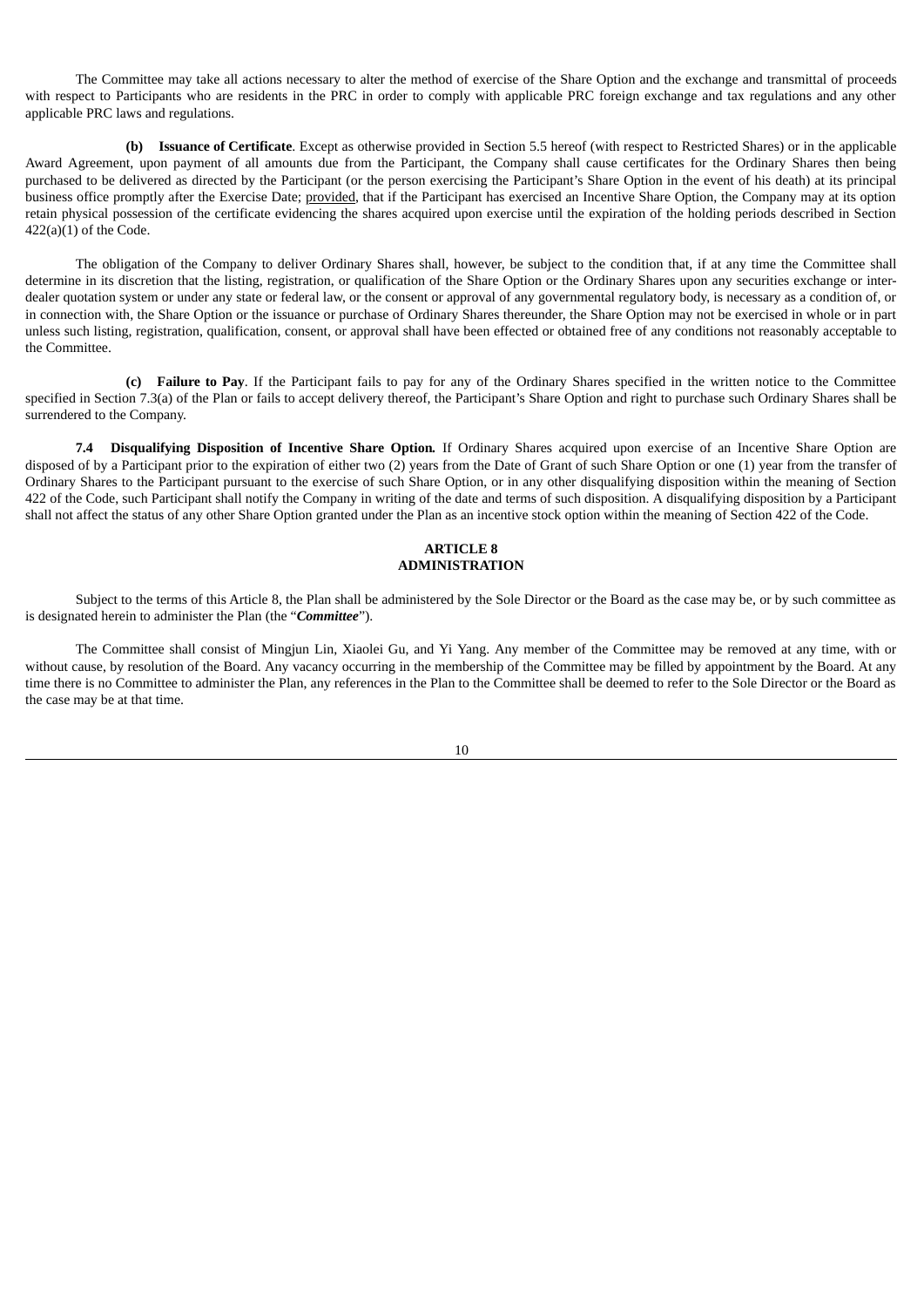The Committee shall select one of its members to act as its Chairman. A majority of the Committee shall constitute a quorum, and the act of a majority of the members of the Committee present at a meeting at which a quorum is present shall be the act of the Committee.

The Committee shall determine and designate from time to time the eligible persons to whom Awards will be granted and shall set forth in each related Award Agreement, where applicable, the Award Period, the Date of Grant, and such other terms, provisions, limitations, and performance requirements, as are approved by the Committee, but not inconsistent with the Plan. The Committee shall determine whether an Award shall include one type of Incentive or two or more Incentives granted in combination. All decisions with respect to any Award, and the terms and conditions thereof, to be granted under the Plan to any member of the Committee shall be made solely and exclusively by the other members of the Committee, or if such member is the only member of the Committee, by the Board.

The Committee, in its discretion and to the fullest extent permitted by law, shall (i) interpret the Plan, (ii) prescribe, amend, and rescind any rules and regulations necessary or appropriate for the administration of the Plan, (iii) establish performance goals for an Award and certify the extent of their achievement, (iv) make such other determinations or certifications and take such other action as it deems necessary or advisable in the administration of the Plan and (v) implement any procedures or steps or additional or different requirements as may be necessary to comply with any relevant laws of the PRC that may be applicable to the Plan, any Award pursuant to the Plan or any related documents, including but not limited to foreign exchange laws, tax laws and securities laws of the PRC. Any interpretation, determination, or other action made or taken by the Committee shall be final, binding, and conclusive on all interested parties.

The Committee may delegate to officers of the Company, pursuant to a written delegation, the authority to perform specified functions under the Plan. Any actions taken by any officers of the Company pursuant to such written delegation of authority shall be deemed to have been taken by the Committee.

#### **ARTICLE 9**

#### **AMENDMENT OR DISCONTINUANCE**

Subject to the limitations set forth in this Article 9, the Board may at any time and from time to time, without the consent of the Participants, alter, amend, revise, suspend, or discontinue the Plan in whole or in part; *provided, however,* that no amendment which requires shareholder approval in order for the Plan and Incentives awarded under the Plan to continue to comply with Sections 421 and 422 of the Code, including any successors to such Sections, shall be effective unless such amendment shall be approved by the requisite vote of the shareholders of the Company entitled to vote thereon. Any such amendment shall, to the extent deemed necessary or advisable by the Committee, be applicable to any outstanding Incentives theretofore granted under the Plan, notwithstanding any contrary provisions contained in any Award Agreement. In the event of any such amendment to the Plan, the holder of any Incentive outstanding under the Plan shall, upon request of the Committee and as a condition to the exercisability thereof, execute a conforming amendment in the form prescribed by the Committee to any Award Agreement relating thereto. Notwithstanding anything contained in the Plan to the contrary, unless required by law, no action contemplated or permitted by this Article 9 shall adversely affect any rights of Participants or obligations of the Company to Participants with respect to any Incentive theretofore granted under the Plan without the consent of the affected Participant.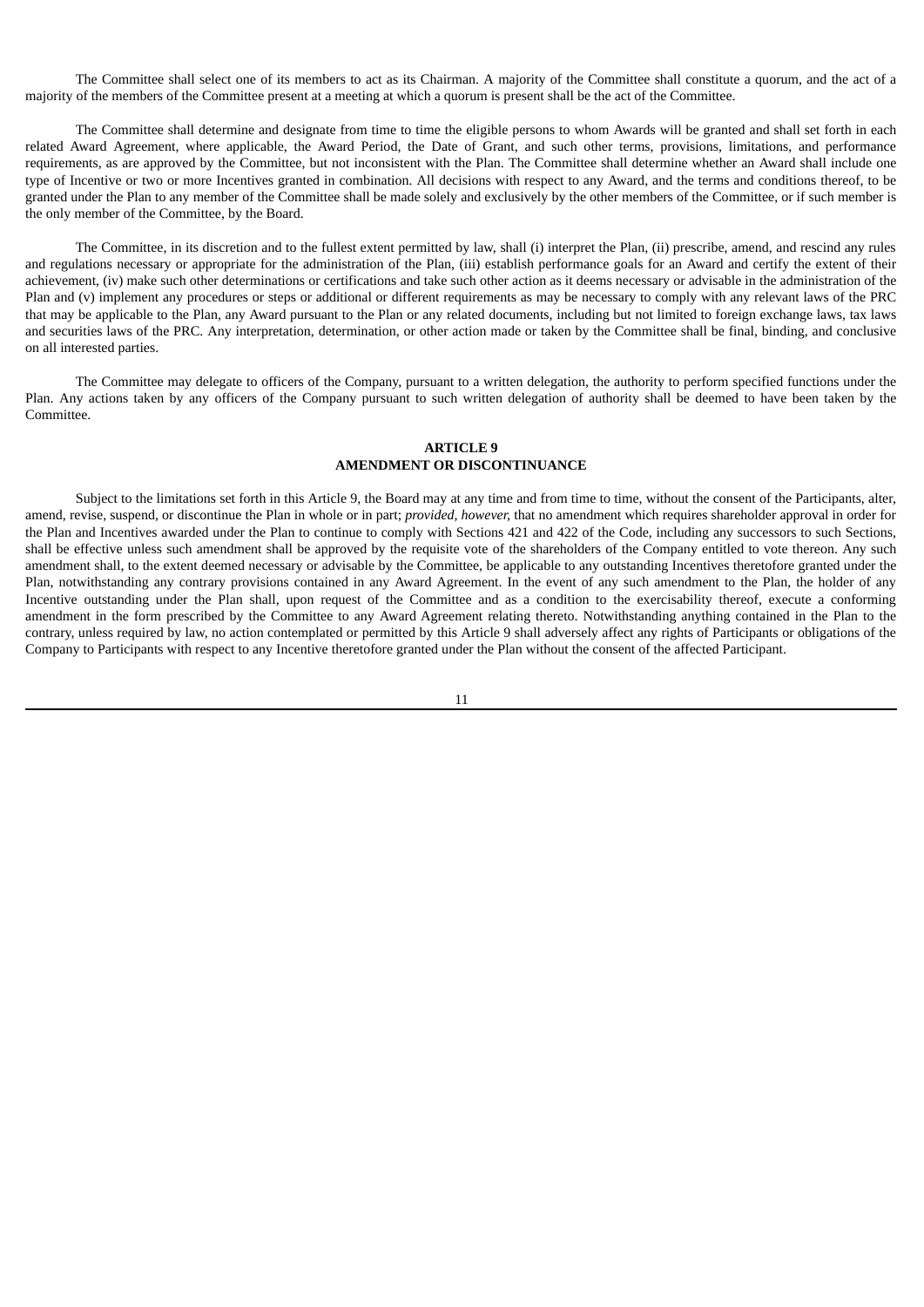## **ARTICLE 10 TERM**

The Plan shall be effective from the date that the Plan is approved by the Board. Unless sooner terminated by action of the Board, the Plan will terminate on July 12, 2031, but Incentives granted before that date will continue to be effective in accordance with their terms and conditions.

## **ARTICLE 11 CAPITAL ADJUSTMENTS**

In the event that the Committee shall determine that any dividend or other distribution (whether in the form of cash, Ordinary Shares, other securities, or other property), recapitalization, stock split, reverse stock split, rights offering, reorganization, merger, consolidation, split-up, spin-off, splitoff, combination, subdivision, repurchase, or exchange of Ordinary Shares or other securities of the Company, issuance of warrants or other rights to purchase Ordinary Shares or other securities of the Company, or other similar corporate transaction or event (including a Change of Control) affects the Ordinary Shares such that an adjustment is determined by the Committee to be appropriate to prevent the dilution or enlargement of the benefits or potential benefits intended to be made available under the Plan, then the Committee shall, in such manner as it may deem equitable, adjust any or all of the (i) the number of shares and type of Ordinary Shares (or the securities or property) which thereafter may be made the subject of Awards,(ii) the number of shares and type of Ordinary Shares (or other securities or property) subject to outstanding Awards,(iii) the number of shares and type of Ordinary Shares (or other securities or property) specified as the annual per-participant limitation under Section 6.6 of the Plan, (iv) the number of shares and type of Ordinary Shares (or other securities or property) specified as the annual per-participant limitation under Section 6.6 of the Plan, (v) the Option Price of each outstanding Award, and (vi) the amount, if any, the Company pays for Ordinary Shares surrendered to the Company in accordance with Section 6.5; *provided, however,* that the number of Ordinary Shares (or other securities or property) subject to any Award shall always be a whole number. In lieu of the foregoing, if deemed appropriate, the Committee may make provision for a cash payment to the holder of an outstanding Award.

Notwithstanding the foregoing, no such adjustment or cash payment shall be made or authorized to the extent that such adjustment or cash payment would cause the Plan or any Share Option to violate Section 422 of the Code. Such adjustments shall be made in accordance with the rules of any securities exchange, stock market, or stock quotation system to which the Company is subject.

Upon the occurrence of any such adjustment or cash payment, the Company shall provide notice to each affected Participant of its computation of such adjustment or cash payment which shall be conclusive and shall be binding upon each such Participant.

## **ARTICLE 12 RECAPITALIZATION, MERGER AND CONSOLIDATION**

**12.1 No Effect on Company's Authority***.* The existence of the Plan and Incentives granted hereunder shall not affect in any way the right or power of the Company or its shareholders to make or authorize any or all adjustments, recapitalizations, reorganizations, or other changes in the Company's capital structure and its business, or any merger or consolidation of the Company, or any issuance of bonds, debentures, preferred or preference shares ranking prior to or otherwise affecting the Ordinary Shares or the rights thereof (or any rights, options, or warrants to purchase the same), or the dissolution or liquidation of the Company, or any sale or transfer of all or any part of its assets or business, or any other corporate act or proceeding (including a Change of Control), whether of a similar character or otherwise.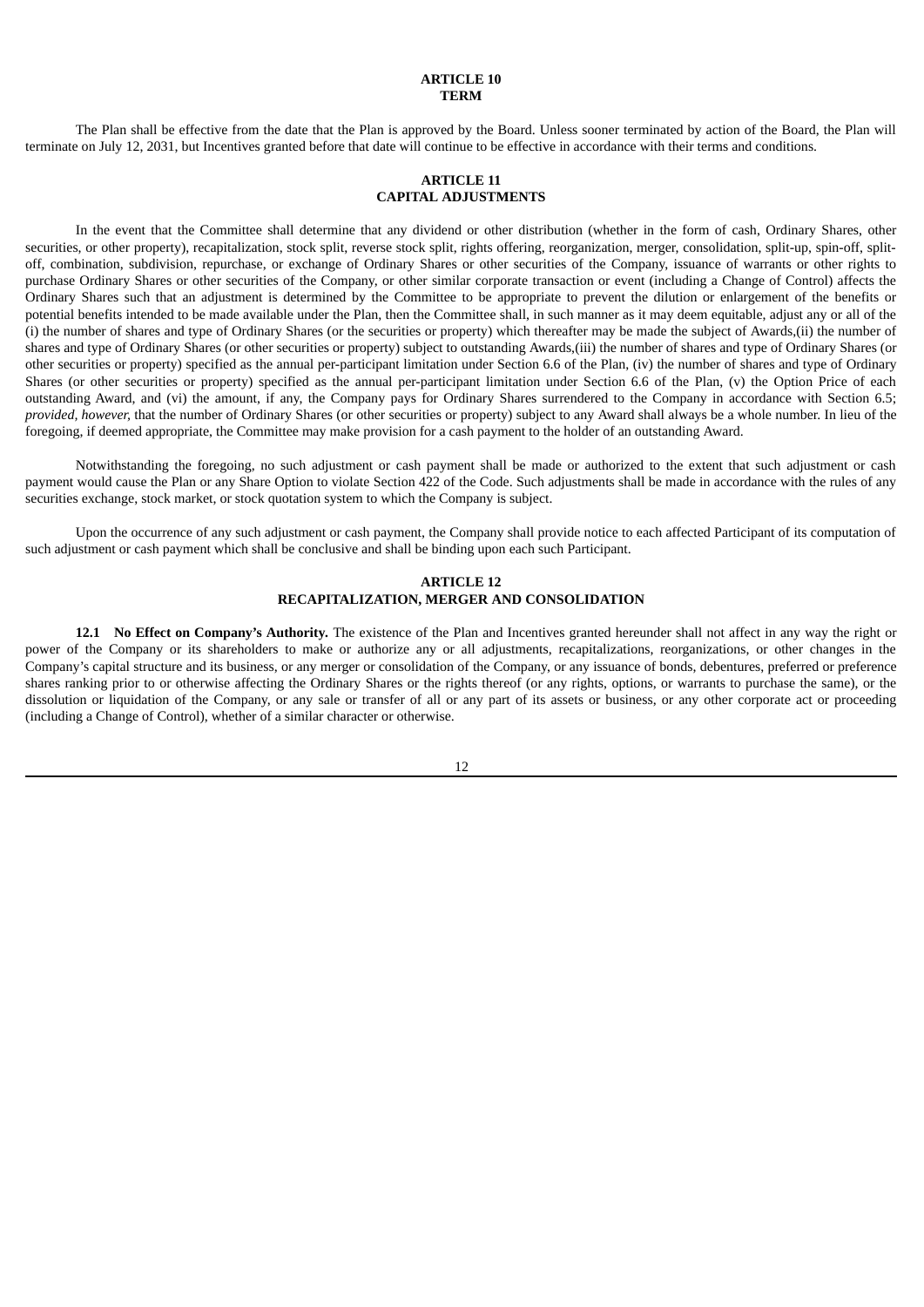**12.2 Conversion of Incentives Where Company Survives***.* Subject to any required action by the shareholders, if the Company shall be the surviving or resulting corporation (or company) in any merger, consolidation, share exchange or assets sale or transfer that constitutes a material event, any Incentives granted under the Plan shall be deemed vested immediately, and shall pertain to and apply to the securities or rights (including cash, property, or assets) to which a holder of the number of Ordinary Shares subject to the Incentives would have been entitled.

**12.3 Exchange or Cancellation of Incentives Where Company Does Not Survive***.* In the event of any merger, consolidation, share exchange, or Change of Control pursuant to which the Company is not the surviving or resulting corporation (or company), any Incentives granted under the Plan shall be deemed vested immediately, and there shall be substituted for each Ordinary Share subject to the unexercised portions of outstanding Share Options, that number of shares of each class of shares or other securities or that amount of cash, property, or assets of the surviving, resulting or consolidated corporation (or company) which were distributed or distributable to the shareholders of the Company in respect to each Ordinary Share held by them, such outstanding Share Options to be thereafter exercisable for such shares, securities, cash, or property in accordance with their terms.

Notwithstanding the foregoing, however, all Share Options may be canceled by the Company as of the effective date of any such reorganization, merger, consolidation, share exchange, or Change of Control, or any dissolution or liquidation of the Company, by giving notice to each holder (or such holder's personal representative) thereof of its intention to do so and by permitting the purchase during the thirty (30) day period preceding such effective date of all of the Ordinary Shares (whether or not vested) subject to such outstanding Share Options.

## **ARTICLE 13 LIQUIDATION OR DISSOLUTION**

Subject to Section 12.3 hereof, in case the Company shall, at any time while any Incentive under the Plan shall be in force and remain unexpired, (i) sell all or substantially all of its property, or (ii) dissolve, liquidate, or wind up its affairs, then each Participant shall be entitled to receive, in lieu of each Ordinary Share such Participant would have been entitled to receive under the Incentive, the same kind and amount of any securities or assets as may be issuable, distributable, or payable upon any such sale, dissolution, liquidation, or winding up with respect to each Ordinary Share.

If the Company shall, at any time prior to the expiration of any Incentive, make any partial distribution of its assets, in the nature of a partial liquidation, whether payable in cash or in kind (but excluding the distribution of a cash dividend payable out of earned surplus and designated as such) then in such event the Option Prices then in effect with respect to each Share Option shall be reduced, on the payment date of such distribution, in proportion to the percentage reduction in the tangible book value of the Ordinary Shares (determined in accordance with generally accepted accounting principles) resulting by reason of such distribution.

#### **ARTICLE 14 INCENTIVES IN SUBSTITUTION FOR INCENTIVES GRANTED BY OTHER ENTITIES**

Incentives may be granted under the Plan from time to time in substitution for similar instruments held by employees or directors of a corporation, partnership, company, or limited liability company who become or are about to become Employees or Outside Directors as a result of a merger or consolidation of the employing corporation (or company) with the Company, the acquisition by the Company of equity of the employing entity, or any other similar transaction (including a Change of Control) pursuant to which the Company becomes the successor employer. The terms and conditions of the substitute Incentives so granted may vary from the terms and conditions set forth in the Plan to such extent as the Committee at the time of grant may deem appropriate to conform, in whole or in part, to the provisions of the Incentives in substitution for which they are granted.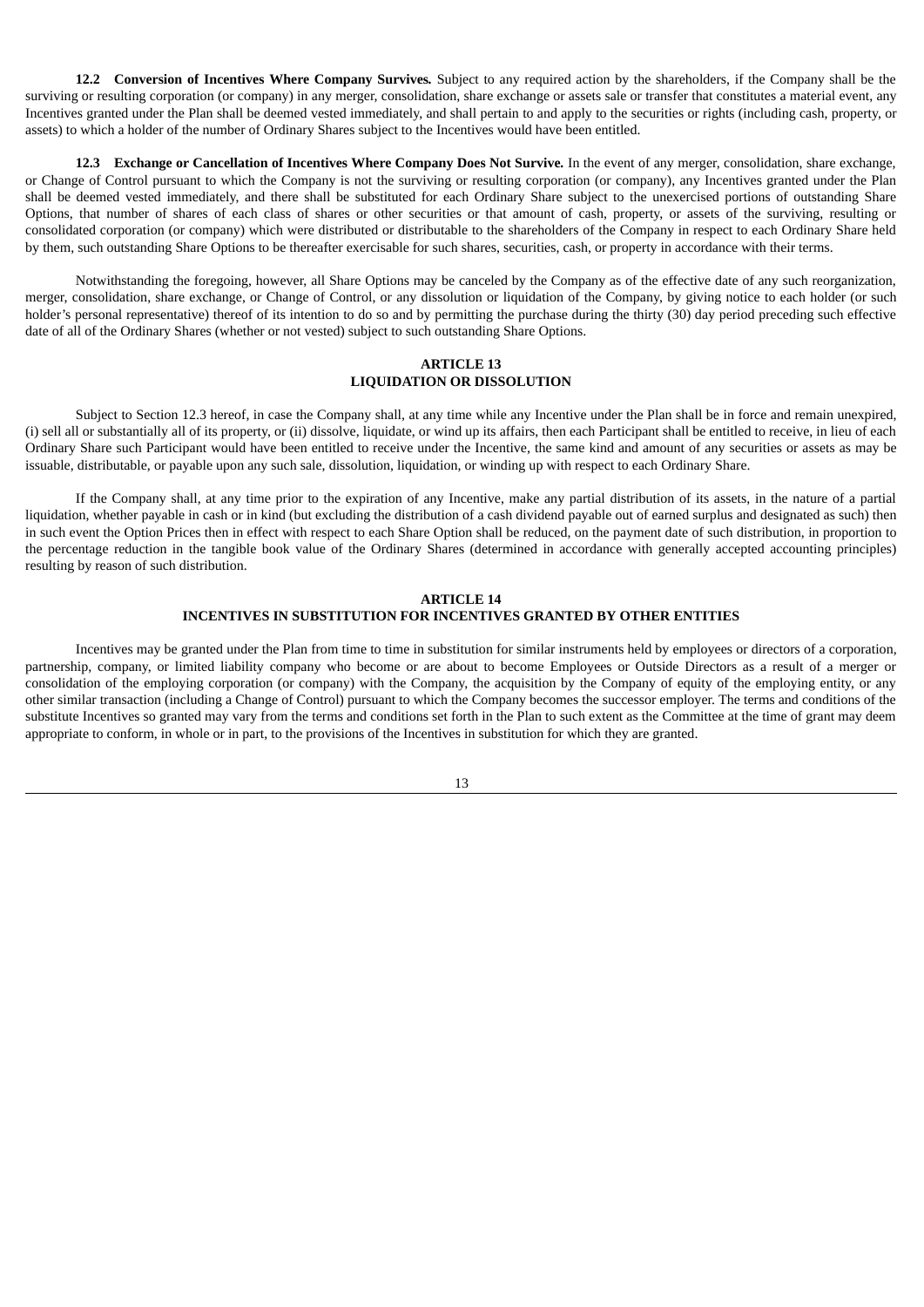## **ARTICLE 15 MISCELLANEOUS PROVISIONS**

**15.1 Investment Intent***.* The Company may require that there be presented to and filed with it by any Participant under the Plan, such evidence as it may deem necessary to establish that the Incentives granted or the Ordinary Shares to be purchased or transferred are being acquired for investment and not with a view to their distribution.

**15.2 Nonpublicly Traded Ordinary Shares***.* In the event a Participant receives, as Restricted Shares or pursuant to the exercise of a Share Option, Ordinary Shares that are Nonpublicly Traded (as defined herein), without prejudice to Section 6.5(b)(i) of the Plan, the Committee may impose restrictions and conditions on the transfer or other disposition of those shares. The restrictions and conditions may be reflected in the Award Agreement or in a separate shareholders' agreement.

**15.3 No Right to Continued Employment***.* Neither the Plan nor any Incentive granted under the Plan shall confer upon any Participant any right with respect to continuance of employment by the Company or any Subsidiary of the Company.

**15.4 Indemnification of Board and Committee***.* No member of the Board or the Committee, nor any officer or Employee of the Company acting on behalf of the Board or the Committee, shall be personally liable for any action, determination, or interpretation taken or made in good faith with respect to the Plan, and all members of the Board and the Committee, each officer of the Company, and each Employee acting on behalf of the Board or the Committee shall, to the extent permitted by law, be fully indemnified and protected by the Company in respect of any such action, determination, or interpretation.

**15.5 Effect of the Plan***.* Neither the adoption of the Plan nor any action of the Board or the Committee shall be deemed to give any person any right to be granted an Award or any other rights except as may be evidenced by an Award Agreement, or any amendment thereto, duly authorized by the Committee and executed on behalf of the Company, and then only to the extent and upon the terms and conditions expressly set forth therein.

**15.6 Governing Law***.* The Plan shall be governed by and construed in accordance with laws of the Cayman Islands, without giving effect to conflicts of law principles.

**15.7 Compliance with Other Laws and Regulations***.* Notwithstanding anything contained herein to the contrary, the Company shall not be required to sell or issue Ordinary Shares under any Incentive if the issuance thereof would constitute a violation by the Participant or the Company of any provisions of any law or regulation of any governmental authority or any national securities exchange or inter-dealer quotation system or other forum in which Ordinary Shares are quoted or traded; and, as a condition of any sale or issuance of Ordinary Shares under an Incentive, the Committee may require such agreements or undertakings, if any, as the Committee may deem necessary or advisable to assure compliance with any such law or regulation. The Plan, the grant and exercise of Incentives hereunder, and the obligation of the Company to sell and deliver Ordinary Shares, shall be subject to all applicable federal and state laws, rules and regulations and to such approvals by any government or regulatory agency as may be required.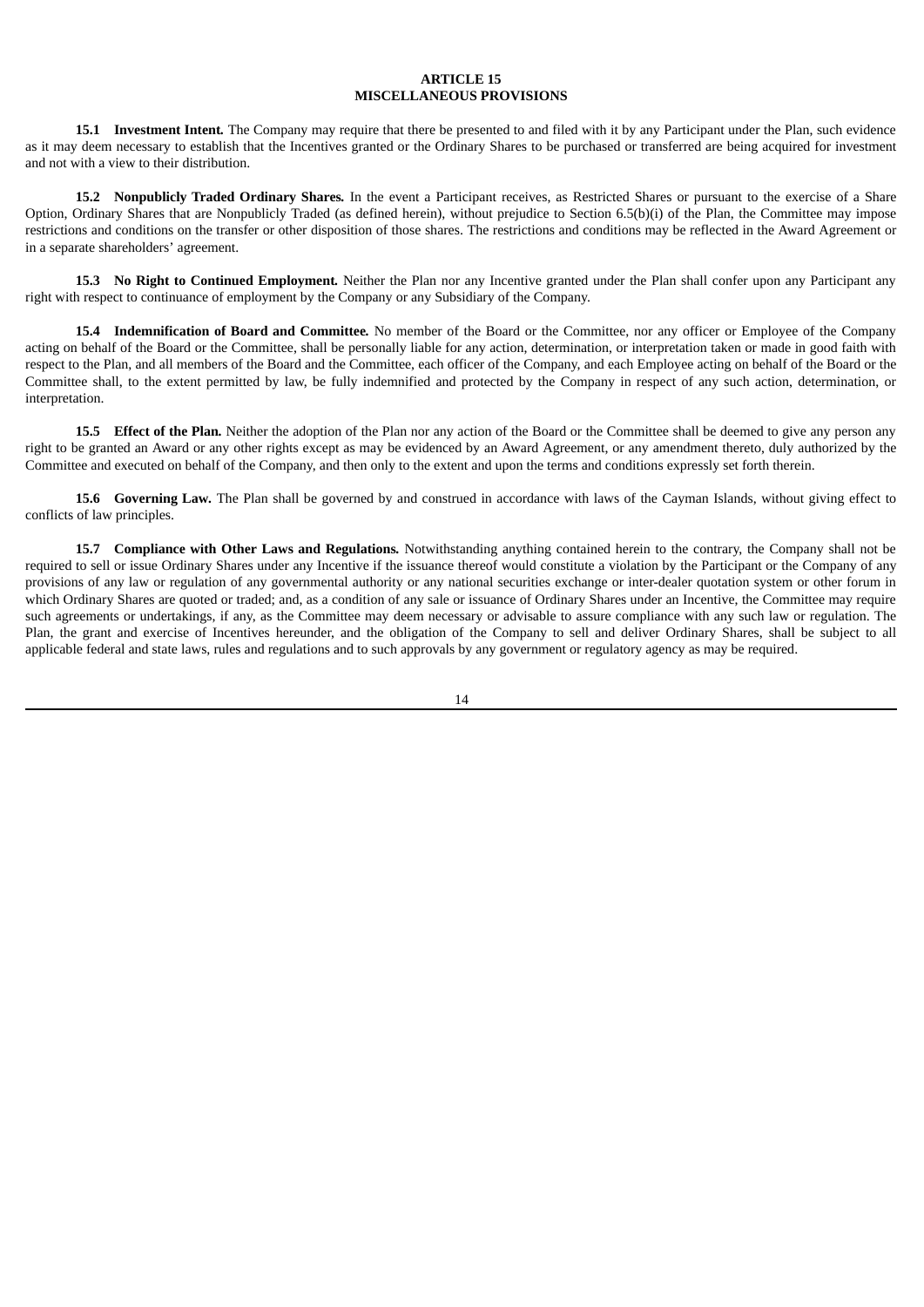**15.8 Lock-up Agreement***.* The Company may require that an Award Agreement include a provision requiring a Participant to agree that in connection with an underwritten public offering of Ordinary Shares, upon the request of the Company or the principal underwriter managing such public offering, no Ordinary Shares received by the Participant under such Award Agreement may be sold, offered for sale or otherwise disposed of without the prior written consent of the Company or such underwriter, as the case may be, for one hundred eighty (180) days after the effectiveness of the registration statement filed in connection with such offering, or such longer period of time as the Board may determine, if all of the Company's directors and officers agree to be similarly bound. The obligations under this Section 15.8 shall remain effective for all underwritten public offerings with respect to which the Company has filed a registration statement on or before the date five (5) years after the closing of the Company's initial public offering, *provided, however,* that this Section 15.8 shall cease to apply to any such Ordinary Shares sold to the public pursuant to an effective registration statement or an exemption from the registration requirements of the United States Securities Act of 1933 in a transaction that complied with the terms of the applicable Award Agreement.

**15.9 Tax Requirements***.* The Company shall have the right to deduct from all amounts hereunder paid in cash or other form, any federal, state, or local taxes required by law (including taxes in the PRC where applicable) to be withheld with respect to such payments. The Participant receiving Ordinary Shares issued under the Plan shall be required to pay the Company the amount of any taxes which the Company is required to withhold with respect to such Ordinary Shares (including the sale of Ordinary Shares as may be required to comply with foreign exchange rules in the PRC for Participants resident in the PRC).

Notwithstanding the foregoing, in the event of an assignment of a Nonqualified Share Option pursuant to Section 15.10, the Participant who assigns the Nonqualified Share Option shall remain subject to withholding taxes upon exercise of the Nonqualified Share Option by the transferee to the extent required by the Code or the rules and regulations promulgated thereunder.

Such payments shall be required to be made prior to the delivery of any certificate representing such Ordinary Shares. Such payment may be made (i) by the delivery of cash to the Company in an amount that equals or exceeds (to avoid the issuance of fractional shares under (iii) below) the required tax withholding obligation of the Company; (ii) the actual delivery by the exercising Participant to the Company of Ordinary Shares that the Participant has not acquired from the Company within six (6) months prior to the date of exercise, which shares so delivered have an aggregate Fair Market Value that equals or exceeds (to avoid the issuance of fractional shares under (iii) below) the required tax withholding payment; (iii) the Company's withholding of a number of shares to be delivered upon the exercise of the Share Option, which shares so withheld have an aggregate Fair Market Value that equals (but does not exceed) the required tax withholding payment; or (iv) any combination of (i), (ii), or (iii).

#### **15.10 No Transferability; Limited Exception to Transfer Restrictions**.

**(a) Limits on Transfer**. Unless otherwise expressly provided in (or pursuant to) this Section 15.10, by applicable law and by the Award Agreement, as the same may be amended:

**(i)** all Awards are nontransferable and will not be subject in any manner to sale, transfer, anticipation, alienation, assignment, pledge, encumbrance or charge;

**(ii)** Awards will be exercised only by the Participant; and

**(iii)** amounts payable or shares issuable pursuant to an Award will be delivered only to (or for the account of), and, in the case of Ordinary Shares, registered in the name of, the Participant.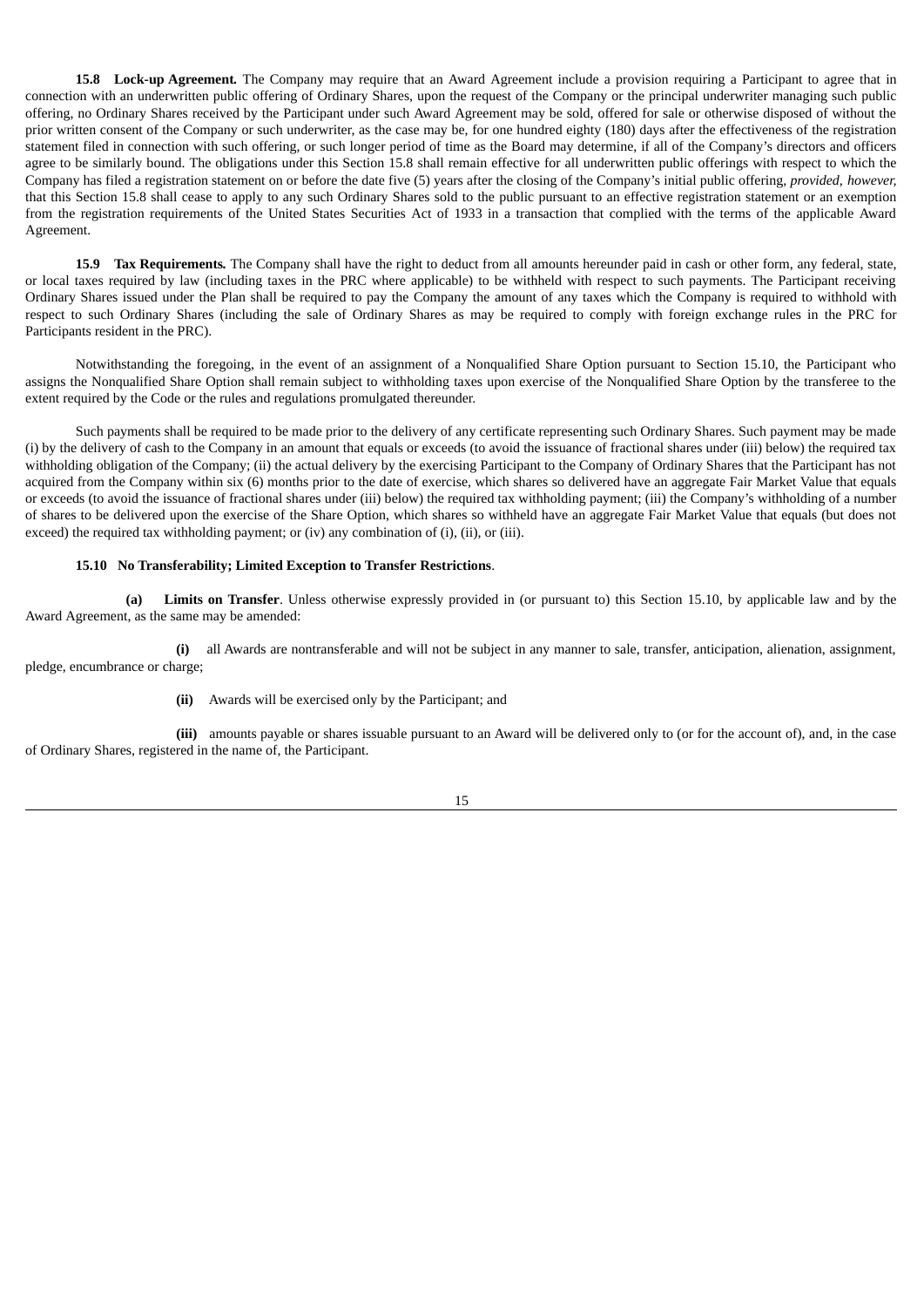In addition, the Ordinary Shares shall be subject to the restrictions set forth in the applicable Award Agreement.

**(b) Exceptions to Limits on Transfer**. The exercise and transfer restrictions in Section 15.10(a) will not apply to:

**(i)** transfers to the Company or a Subsidiary of the Company;

**(ii)** the designation of a beneficiary to receive benefits if the Participant dies or, if the Participant has died, transfers to or exercises by the Participant's beneficiary, or, in the absence of a validly designated beneficiary, transfers by will or the laws of descent and distribution; or

(iii) if the Participant has suffered a disability, permitted transfers or exercises on behalf of the Participant by the Participant's duly authorized legal representative; or

**(iv)** subject to the prior approval of the Committee or an executive officer or director of the Company authorized by the Committee, transfer, by gift or other means, to one or more natural persons who are the Participant's Immediate Family or entities owned and controlled by the Participant and/or the Participant's Immediate Family, including but not limited to trusts or other entities whose beneficiaries or beneficial owners are the Participant and/or the Participant's Immediate Family, or to such other persons or entities as may be expressly approved by the Committee, pursuant to such conditions and procedures as the Committee may establish. Any permitted transfer shall be subject to the condition that the Committee receives evidence satisfactory to it that the transfer is being made for estate and/or tax planning purposes and on a basis consistent with the Company's lawful issue of securities.

Notwithstanding anything else in this Section 15.10(b) to the contrary, but subject to compliance with all applicable laws, Incentive Share Options, Restricted Shares and Restricted Share Units will be subject to any and all transfer restrictions under the Code applicable to such Awards or necessary to maintain the intended tax consequences of such Awards.

**15.11 Use of Proceeds***.* Proceeds from the sale of Ordinary Shares pursuant to Incentives granted under the Plan shall constitute general funds of the Company.

**15.12 Legend***.* Each certificate representing Restricted Shares issued to a Participant shall bear the following legend, or a similar legend deemed by the Company to constitute an appropriate notice of the provisions hereof (any such certificate not having such legend shall be surrendered upon demand by the Company and so endorsed):

On the face of the certificate:

"Transfer of these shares is restricted in accordance with conditions printed on the reverse of this certificate."

On the reverse:

"The shares evidenced by this certificate are subject to and transferrable only in accordance with that certain Kaixin Auto Holdings 2022 Equity Incentive Plan, a copy of which is on file at the principal office of the Company. No transfer or pledge of the shares evidenced hereby may be made except in accordance with and subject to the provisions of said Plan. By acceptance of this certificate, any holder, transferee or pledgee hereof agrees to be bound *by all of the provisions of said Plan.*"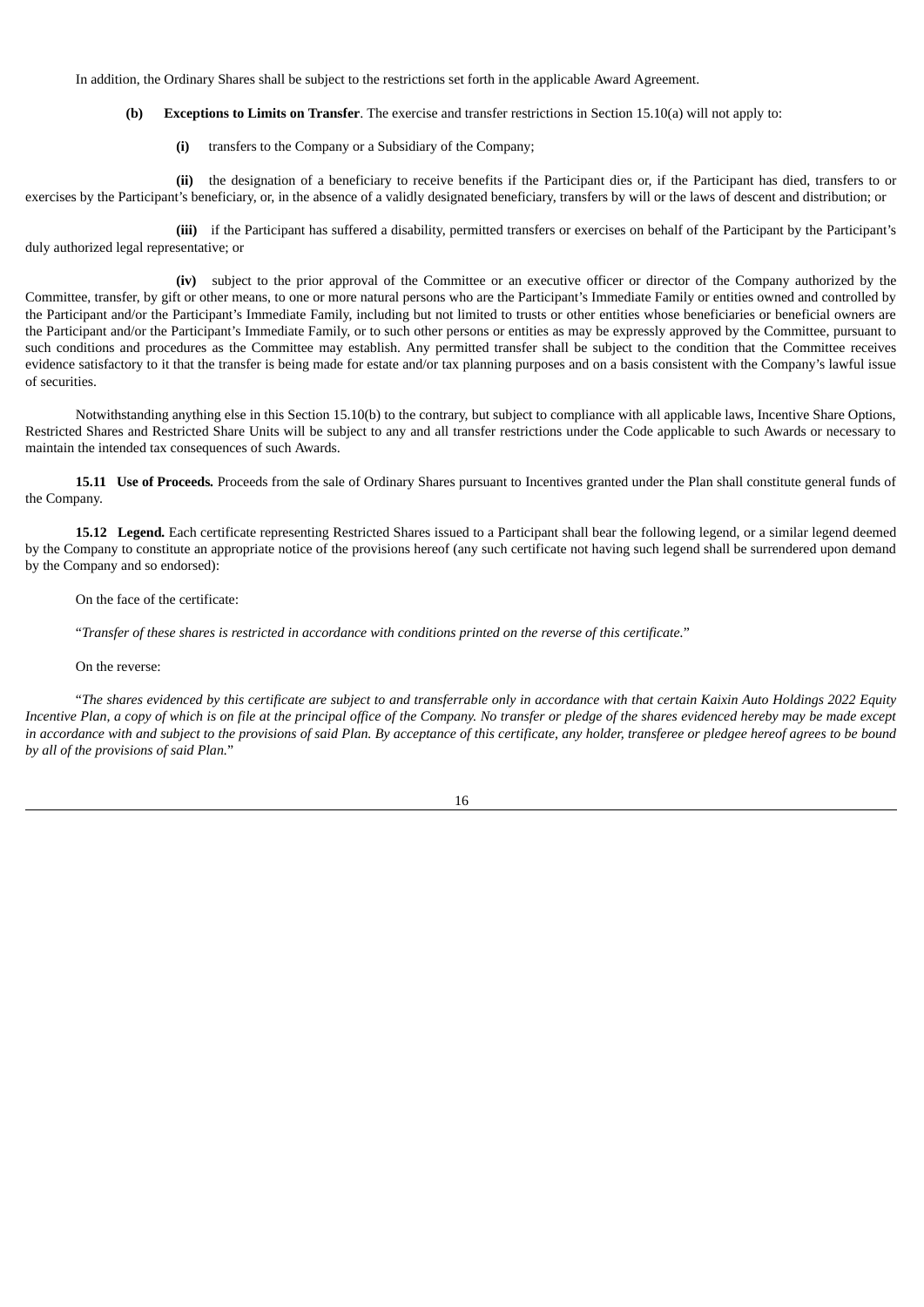The following legend shall be inserted on a certificate evidencing Ordinary Shares issued under the Plan if the shares were not issued in a transaction registered under the applicable federal and state securities laws:

"Shares represented by this certificate have been acquired by the holder for investment and not for resale, transfer or distribution, have been issued pursuant to exemptions from the registration requirements of applicable state and federal securities laws, and may not be offered for sale, sold or transferred other than pursuant to effective registration under such laws, or in transactions otherwise in compliance with such laws, and upon evidence satisfactory to the Company of compliance with such laws, as to which the Company may rely upon an opinion of counsel satisfactory to the Company."

A copy of the Plan shall be kept on file in the principal office of the Company.

\*\*\*\*\*\*\*\*\*\*\*\*\*\*\*

WHEREOF, the Company has caused this instrument to be executed as of May 27, 2022 by a director.

#### **Kaixin Auto Holdings**

By: /s/ Mingjun Lin Name: Mingjun Lin Chairman of the Board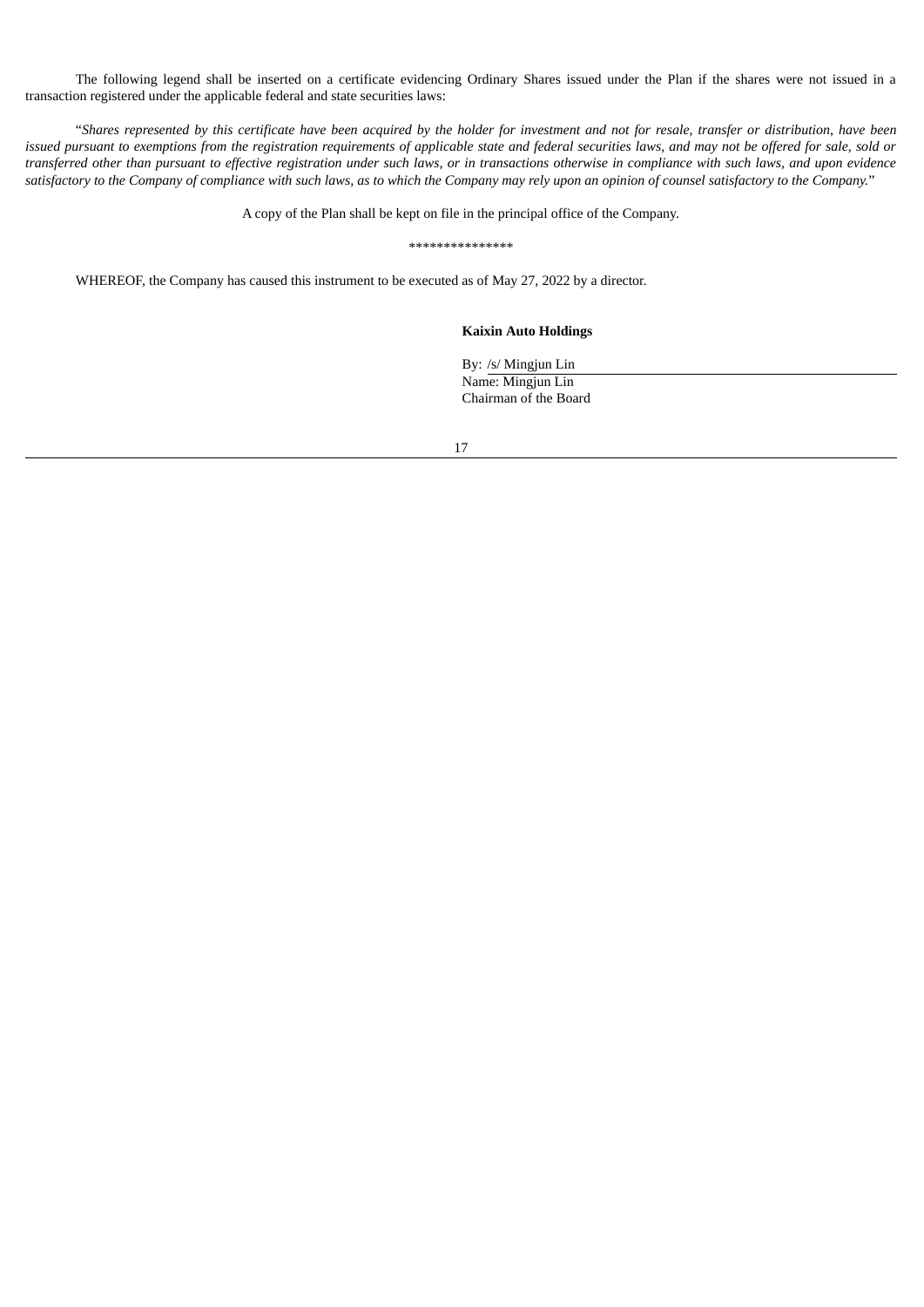<span id="page-27-0"></span>

**New York Office** 7 Penn Plaza, Suite 830 New York, NY 10001 **T 212.279.7900**



## INDEPENDENT REGISTERED PUBLIC ACCOUNTING FIRM'S CONSENT

We consent to the incorporation by reference in this Registration Statement of Kaixin Auto Holdings on Form S-8 of our report dated April 28, 2022, with respect to our audits of the consolidated financial statements of Kaixin Auto Holdings as of December 31, 2020 and 2021 and for each of the three years in the period ended December 31, 2021, appearing in the Annual Report on Form 20-F of Kaixin Auto Holdings for the year ended December 31, 2021.

Marcum Bernstein & Pinchuk LLP New York, NY May 27, 2022

**www.marcumbp.com**